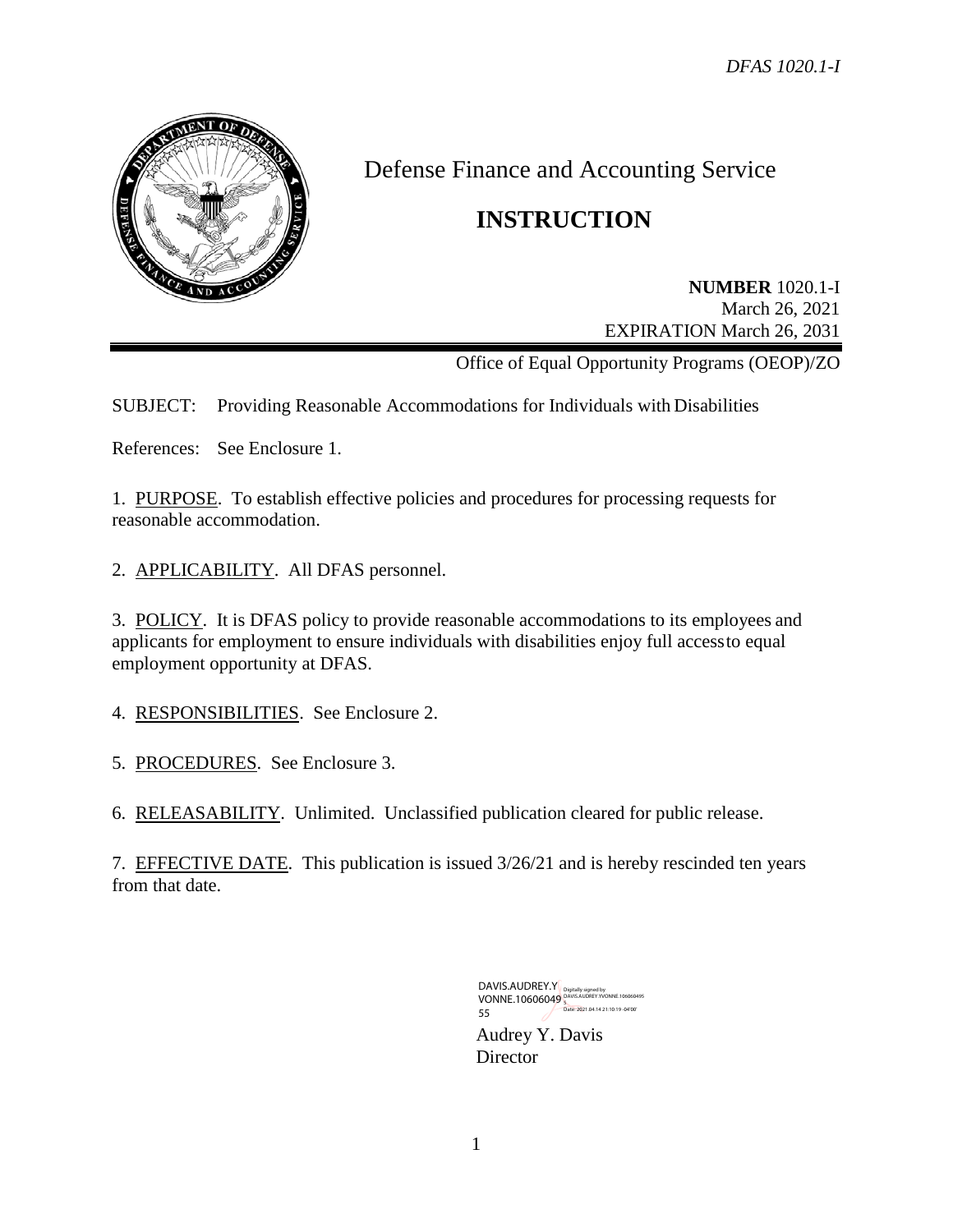Enclosures

- 1. References
- 2. Responsibilities
- 3. Procedures for Requesting Reasonable Accommodation and the Interactive Process
- 4. Procedures for Confidentiality and Reporting

Glossary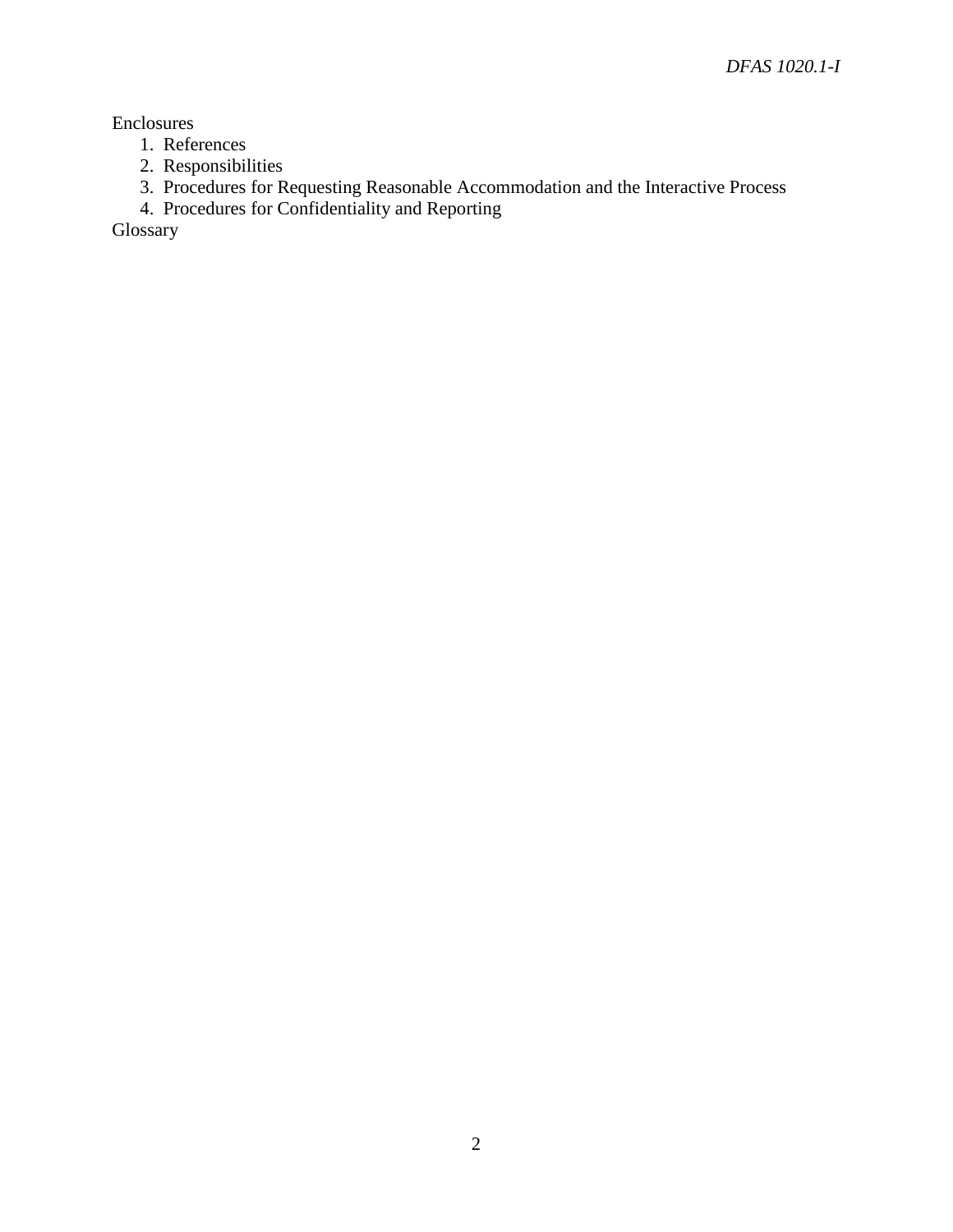## **TABLE OF CONTENTS**

| DIRECTOR, OFFICE OF EQUAL OPPORTUNITY PROGRAMS (OEOP) 5<br>CHIEF, HUMAN RESOURCES (HR) RECRUITMENT AND PLACEMENT 5<br>CHIEF, HUMAN RESOURCES (HR), LABOR AND EMPLOYEE RELATIONS (LER) |
|---------------------------------------------------------------------------------------------------------------------------------------------------------------------------------------|
|                                                                                                                                                                                       |
|                                                                                                                                                                                       |
|                                                                                                                                                                                       |
| HIRING MANAGERS AND ALL LABOR AND EMPLOYEE RELATIONS AND OEOP                                                                                                                         |
|                                                                                                                                                                                       |
|                                                                                                                                                                                       |
| ENCLOSURE 3: PROCEDURES FOR REQUESTING REASONABLE ACCOMMODATION                                                                                                                       |
|                                                                                                                                                                                       |
|                                                                                                                                                                                       |
|                                                                                                                                                                                       |
|                                                                                                                                                                                       |
|                                                                                                                                                                                       |
| ENCLOSURE 4: PROCEDURES FOR CONFIDENTIALITY AND REPORTING17                                                                                                                           |
|                                                                                                                                                                                       |
| <b>APPENDIX 1</b><br><b>APPENDIX 2</b>                                                                                                                                                |
| PROCEDURES FOR REQUESTING SIGN LANGUAGE INTERPRETING                                                                                                                                  |
| <b>APPENDIX 3</b>                                                                                                                                                                     |
|                                                                                                                                                                                       |
|                                                                                                                                                                                       |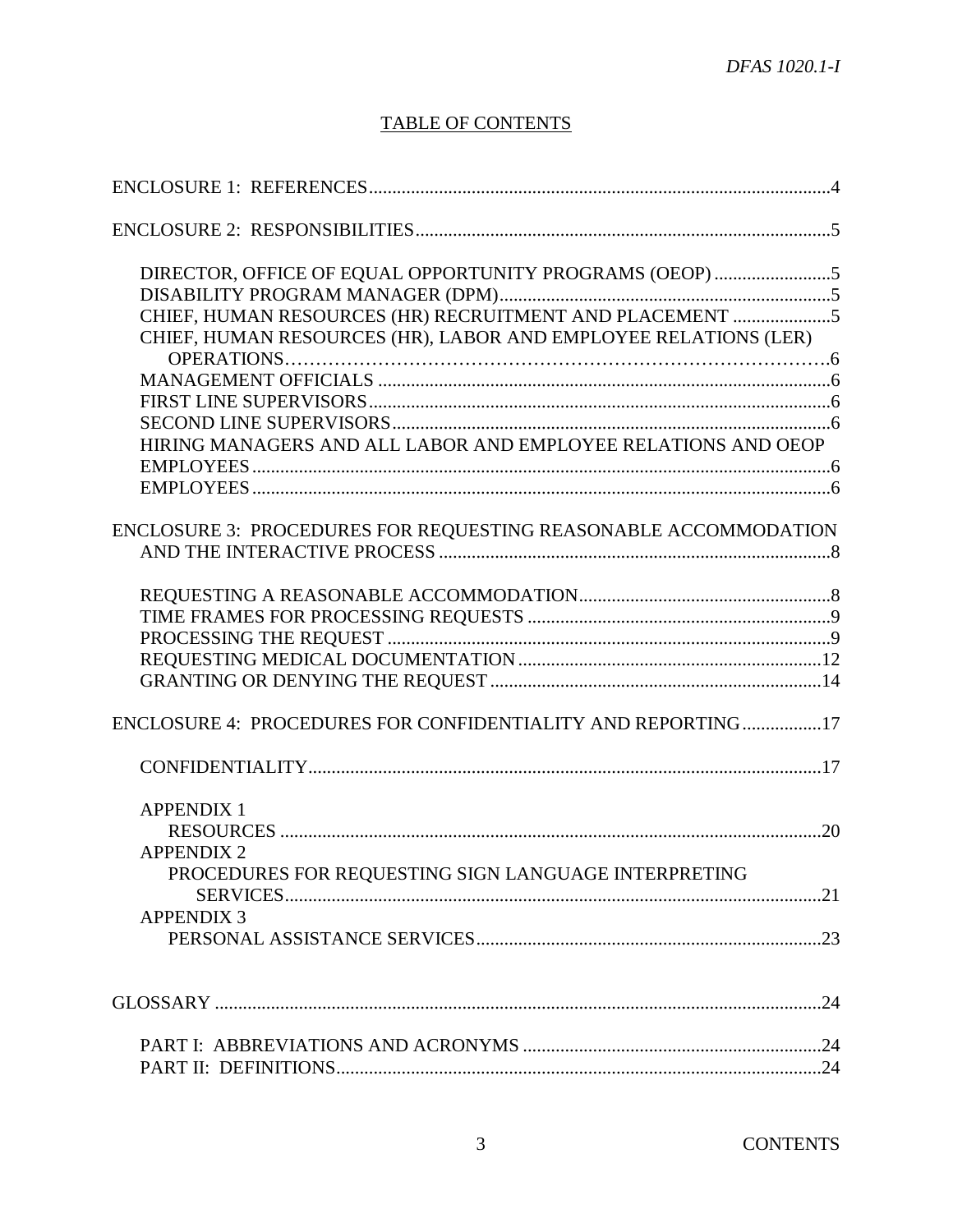## ENCLOSURE 1

#### REFERENCES

Code of Federal Regulations, Title 29

Code of Federal Regulations, Title 5

DFAS Instruction 5025.3, "Publication Program," December 22, 2015

U.S. Equal Employment Opportunity Commission "EEOC Policy Guidance on Executive Order 13164: Establishing Procedures to Facilitate the Provision of Reasonable Accommodation," current edition $<sup>1</sup>$  $<sup>1</sup>$  $<sup>1</sup>$ </sup>

- U.S. Equal Employment Opportunity Commission "EEOC Enforcement Guidance: Reasonable Accommodation and Undue Hardship Under the Americans With Disabilities Act," current edition $2$
- U.S. Equal Employment Opportunity Commission "EEOC Enforcement Guidance: Disability- Related Inquiries and Medical Examinations of Employees Under the Americans with Disabilities Act (ADA)," current edition<sup>[3](#page-3-2)</sup>

United States Code, Title 29

United States Code, Title 42, Chapter 126 (also known as the "Americans with Disabilities Act of 1990"), as amended

<span id="page-3-0"></span><sup>&</sup>lt;sup>1</sup> https://www.eeoc.gov/policy/docs/accommodation\_procedures.html

<span id="page-3-1"></span><sup>2</sup> https://www.eeoc.gov/policy/docs/accommodation.html

<span id="page-3-2"></span><sup>3</sup> https://www.eeoc.gov/policy/docs/guidance-inquiries.html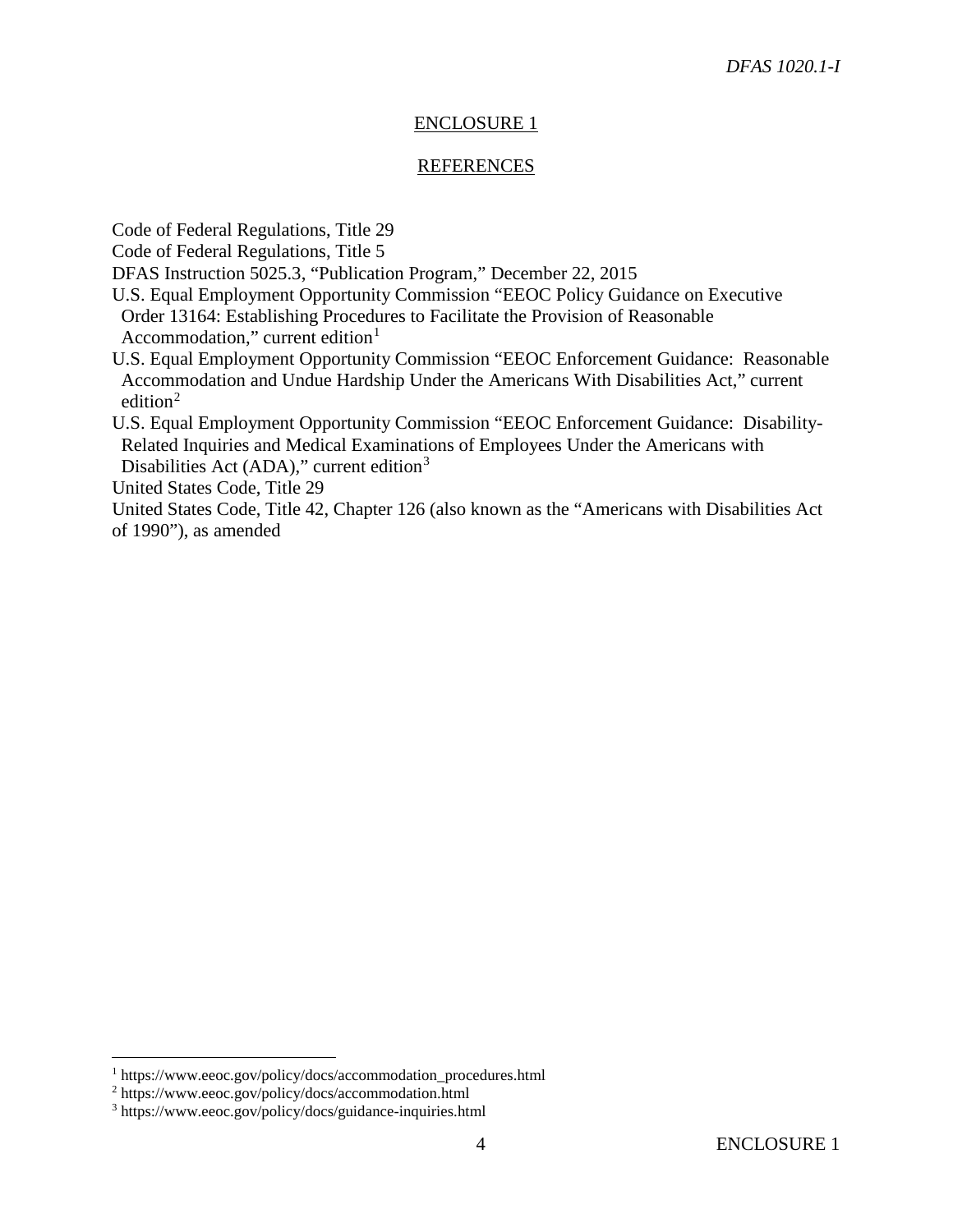## ENCLOSURE 2

## **RESPONSIBILITIES**

#### 1. DIRECTOR, OFFICE OF EQUAL OPPORTUNITY PROGRAMS (OEOP). Shall:

a. Facilitate the Agency's compliance with Section 791 of Title 29, United States Code, also known as the Rehabilitation Act of 1973.

b. Promote the employment of and reasonable accommodation of people with disabilities.

## 2. DISABILITY PROGRAM MANAGER (DPM). Shall:

a. Maintain this Instruction.

b. Prepare an annual report, make it available to all employees, and include the information required in Part 1614 of Title 29, Code of Federal Regulations (no identification of individual requests).

c. Provide training on reasonable accommodation procedures to Human Resource (HR) staffing and labor and employee relations (LER) specialists, employees, supervisors, and managers.

d. Provide this instruction in written or accessible format upon request.

## 3. CHIEF, HUMAN RESOURCES (HR) RECRUITMENT AND PLACEMENT. Shall:

a. Be the decision maker for all requests for reasonable accommodation from job applicants.

b. Designate a backup decision maker (no minimum grade requirement) for job applicants.

c. Establish internal processes to ensure the continuity of accommodation actions if responsibility for a recruitment action must be shifted from the primary staffing specialist to an alternate.

d. Ensure staffers involved in the application process attend training to recognize requests for reasonable accommodation and to handle them appropriately.

e. Ensure the staffing specialists notify any applicant that identifies a need for workplace accommodation that they must initiate the interactive process below once employed with DFAS.

f. Ensure that applicants are kept informed on the progress of their requests for accommodations.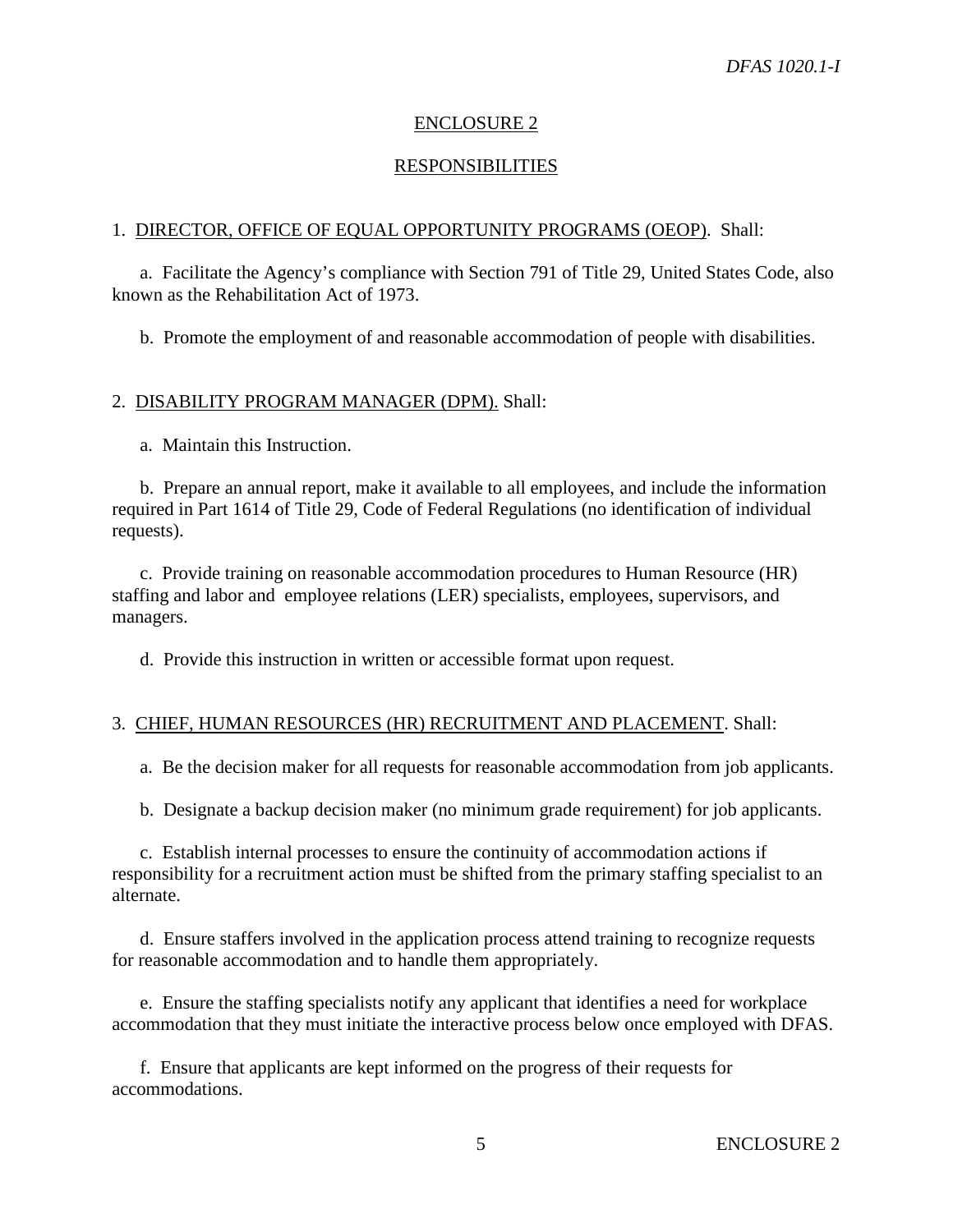## 4. CHIEF, HUMAN RESOURCES (HR), LABOR AND EMPLOYEE RELATIONS (LER) OPERATIONS.

a. Provide sufficient number of LER Specialists trained in reasonable accommodations to consult with and advise decision makers on DFAS Reasonable Accommodation requirements, procedures, and their respective responsibilities.

b. Capture and maintain data in accordance with 29 CFR Part 1614.203(d)(8)(vi).

5. MANAGEMENT OFFICIALS. Shall upon receiving a reasonable accommodation request from an employee or applicant not in, or to be in, their chain of command, forward the request to the appropriate decision-maker. For assistance on determining the decision-maker, contact an LER Specialist.

## 6. FIRST LINE SUPERVISORS. Shall:

a. Recognize and respond promptly to an employee's request for reasonable accommodation. The employee is not required to use the words "reasonable accommodation." A request for a reasonable accommodation may be as simple as an employee telling a supervisor that he/she is having difficulty performing a function or duty of his or her position because of a medical condition.

b. Engage in an interactive process with the employee requesting the reasonable accommodation to identify effective accommodations.

- c. Be the decision maker for all employee requests for reasonable accommodation.
- d. Coordinate with the appropriate internal and external providers of the accommodations.
- e. Provide effective reasonable accommodations.
- f. Consult with their servicing LER Specialist.

7. SECOND LINE SUPERVISORS. Shall serve as the decision maker for the reasonable accommodation requests when a first-line supervisor is unavailable or otherwise unable to serve.

8. HIRING MANAGERS AND ALL LER AND OEOP EMPLOYEES. Shall, upon receiving a reasonable accommodation request from an employee or applicant, forward the request to the appropriate decision-maker. For assistance on determining the decision-maker, contact an LER Specialist.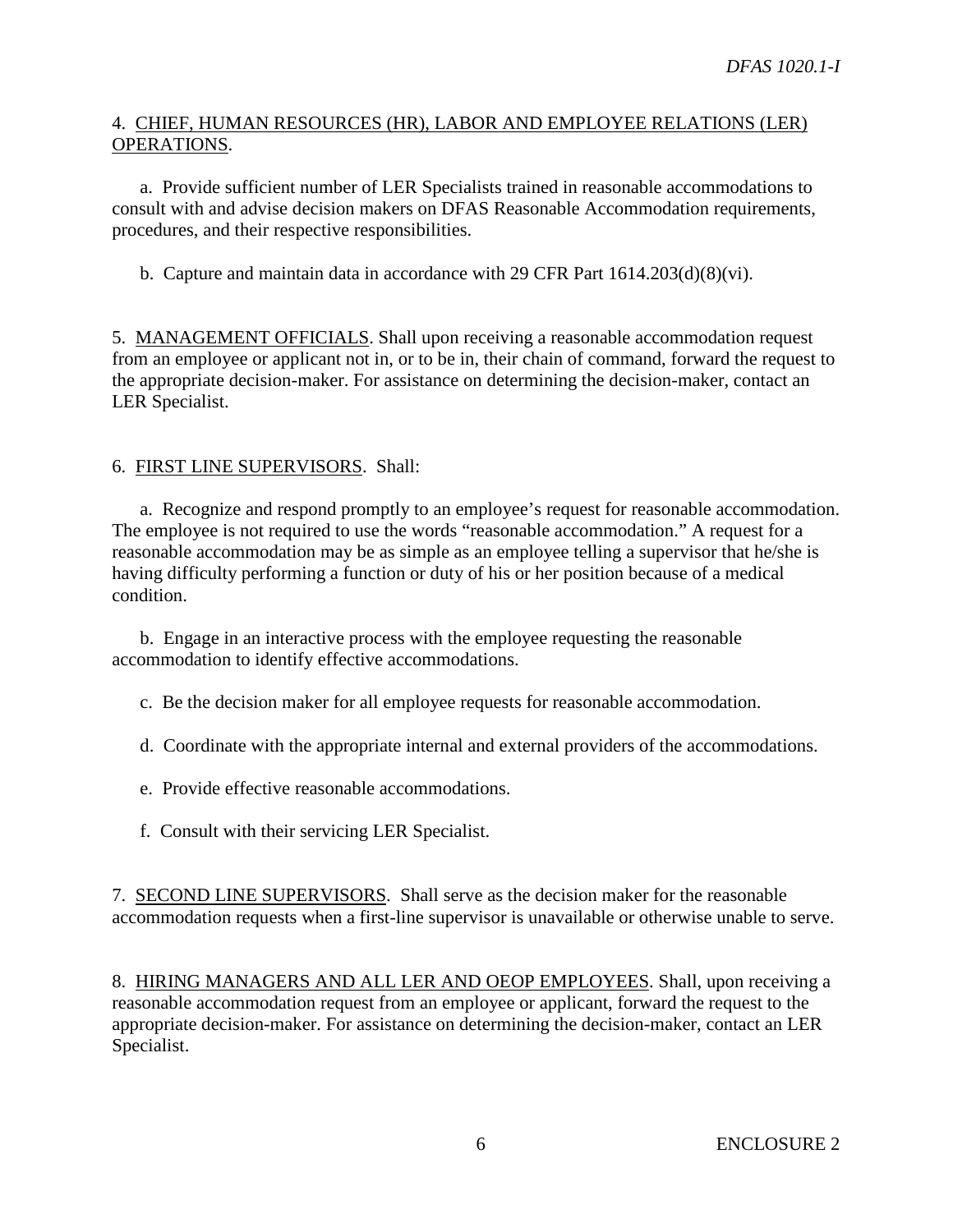9. EMPLOYEES. Shall notify their supervisor if they no longer need the reasonable accommodation.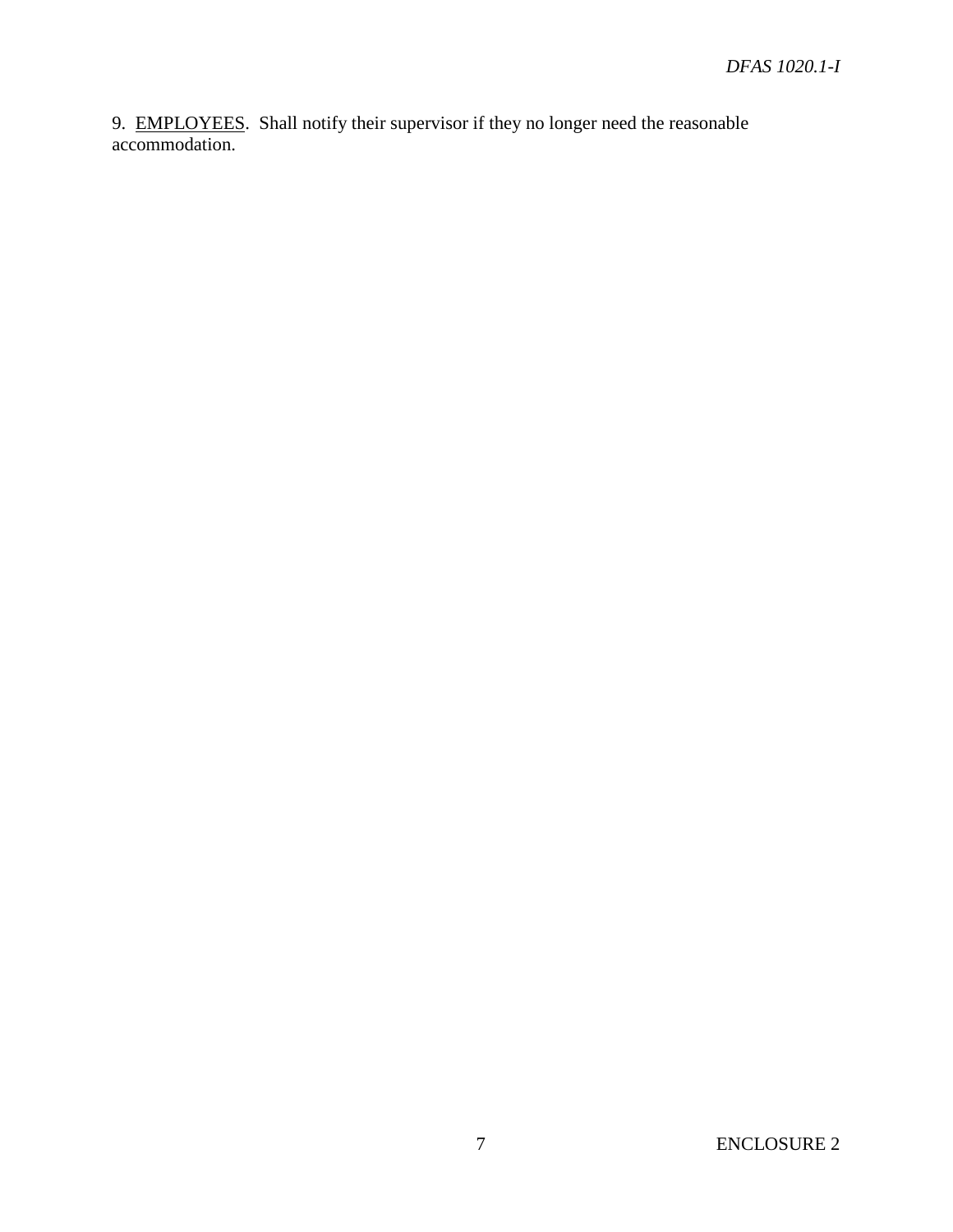## ENCLOSURE 3

## PROCEDURES FOR REQUESTING REASONABLE ACCOMMODATION AND THE INTERACTIVE PROCESS

1. THE INTERACTIVE PROCESS. The interactive process at DFAS is designed to provide employees and applicants with a disability an organized forum to initiate with DFAS a discussion about their needs and enable DFAS to provide an effective reasonable accommodation. Participants may include, in addition to the requester: an LER Specialist, the first line supervisor (decision maker), and health care providers with explicit consent from the requester.

## 2. REQUESTING A REASONABLE ACCOMMODATION.

a. An employee or applicant for employment making a request for (or change to) a reasonable accommodation, either directly or through a family member, health professional, or other representative may:

(1) Request a reasonable accommodation whenever they choose, even if they have not previously disclosed the existence of a disability. Employees need not have a particular accommodation in mind before making a request. Employees may go to the Job Accommodation Network website for information on the types of accommodations that exist.

(2) Request a reasonable accommodation orally or in writing.

(3) Follow up an oral request in writing (including by email) to the employee's first line supervisor; or for applicants, to Chief, HR Recruitment and Placement.

b. The request for reasonable accommodation may be made to any of the following:

- (1) The requester's supervisor.
- (2) Another supervisor or manager in their immediate chain of command.
- (3) The DFAS OEOP.
- (4) The Disability Program Manager (DPM).
- (5) DFAS LER Operations.
- (6) Hiring Managers.
- (7) The Chief, HR Recruitment and Placement.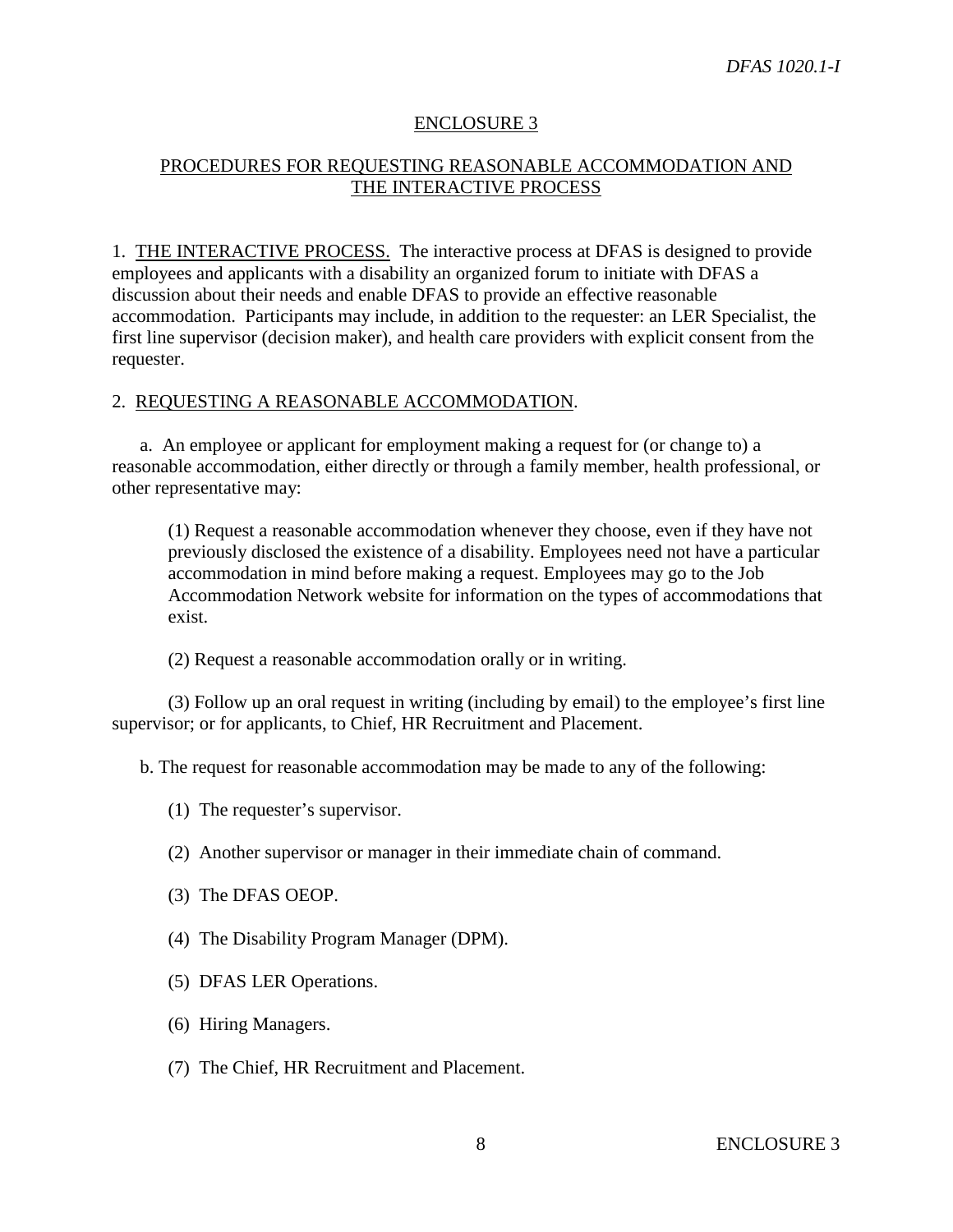c. The decision maker shall:

(1) Not wait until the employee submits written confirmation to process an oral request for reasonable accommodation.

(2) Upon learning of the possibility of a reasonable accommodation request, from any source, follow-up with the employee or applicant who may need the accommodation.

3. TIME FRAMES FOR PROCESSING REQUESTS. The deadlines listed in this instruction are internal management direction and goals. They do not create any right of action for employees.

a. If a request can be processed by the decision maker without medical information and procured using a government purchase card, the decision maker shall make all reasonable efforts to process the request and when approved, provide the accommodation within 21 calendar days from the date the decision maker receives the request.

b. The requester shall notify the decision maker if the request is related to a time-sensitive event, such as the need for an interpreter or job coach for an unscheduled meeting or a meeting/interview scheduled with short notice. In such cases, the decision maker will make all reasonable efforts to expedite the request.

c. If the decision maker, in coordination with the LER Specialist, determines that a request requires medical documentation, the decision maker shall request the information as soon as possible and shall make all reasonable efforts to process the request and, if approved, provide the accommodation within 36 calendar days from the date the decision maker receives the request for reasonable accommodation. DFAS will not be expected to adhere to this timeline if the requestor does not provide necessary documentation in a timely manner.

d. When extenuating circumstances delay a decision on a request or provision of reasonable accommodation, the decision maker shall notify and update the requester of the reason for the delay and, when possible, the approximate date on which a decision or provision of the reasonable accommodation is expected.

e. If there is a delay in providing an accommodation either due to a delay in medical documentation or other extenuating circumstances, the decision maker must investigate and coordinate with the LER Specialist to determine whether temporary measures can be taken to assist the employee. If temporary measures are implemented, the requester must be notified of the temporary nature of the accommodation provided.

f. Where a particular reasonable accommodation can be provided in less than the maximum amount of time permitted by this instruction, failure to provide the accommodation in a prompt manner may result in a violation of the Rehabilitation Act.

## 4. PROCESSING THE REQUEST.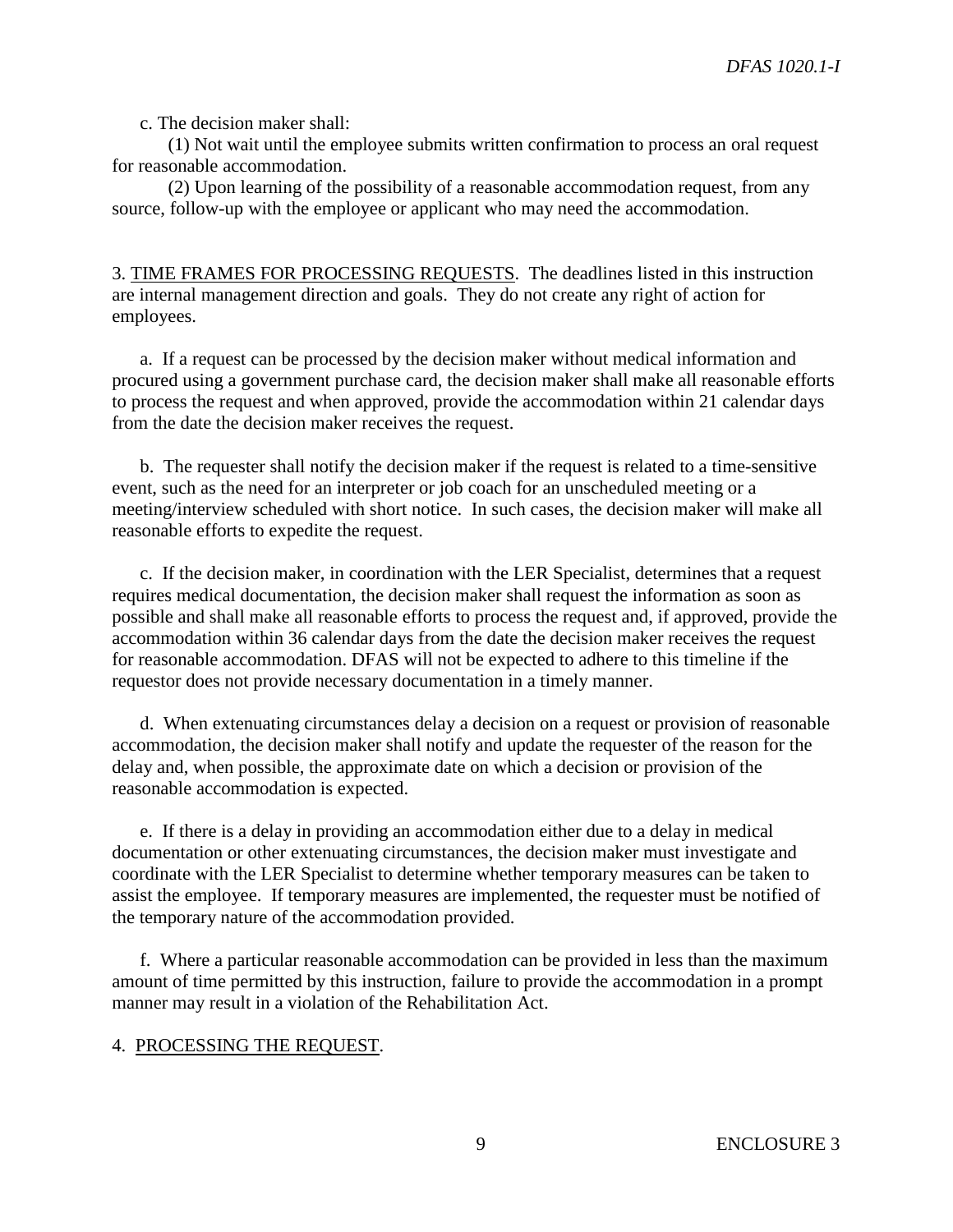a. The DFAS representative receiving a reasonable accommodation request shall identify and forward the request to the appropriate decision maker, with the assistance of an LER Specialist if needed, as soon as possible but no later than five business days after receiving the request.

b. The decision-maker shall:

(1) As soon as practical, but in no case longer than three business days from the date the request was received:

 (a) Identify themselves as the POC for the accommodation request to the requester.

(b) Discuss this accommodation instruction with the requester.

(2) Work with the employee or applicant in processing the request.

(3) When a request for accommodation is made by a third party, confirm with the applicant or employee with a disability that they want a reasonable accommodation as soon as practicable (e.g., if in an acute condition, process the request and consult directly with the individual when possible).

(4) Notify the DFAS LER Specialist of the request.

c. The requester:

(1) Shall actively engage in an interactive process with the decision maker to identify specific limitations created by the disability(ies) and their effects on the requester's ability to perform the essential functions of the employee's position as determined by the employee's immediate supervisor.

(2) May track the processing of requests for reasonable accommodation:

- (a) Through their supervisor, if a DFAS employee.
- (b) Through the Chief, HR Recruitment and Replacement if an applicant.

d. The decision maker and the requester shall:

(1) Actively, cooperatively, and continually engage in or continue an interactive discussion regarding:

(a) The essential functions of the position.

(b) The nature of the impairment.

(c) The limitations imposed by the impairment.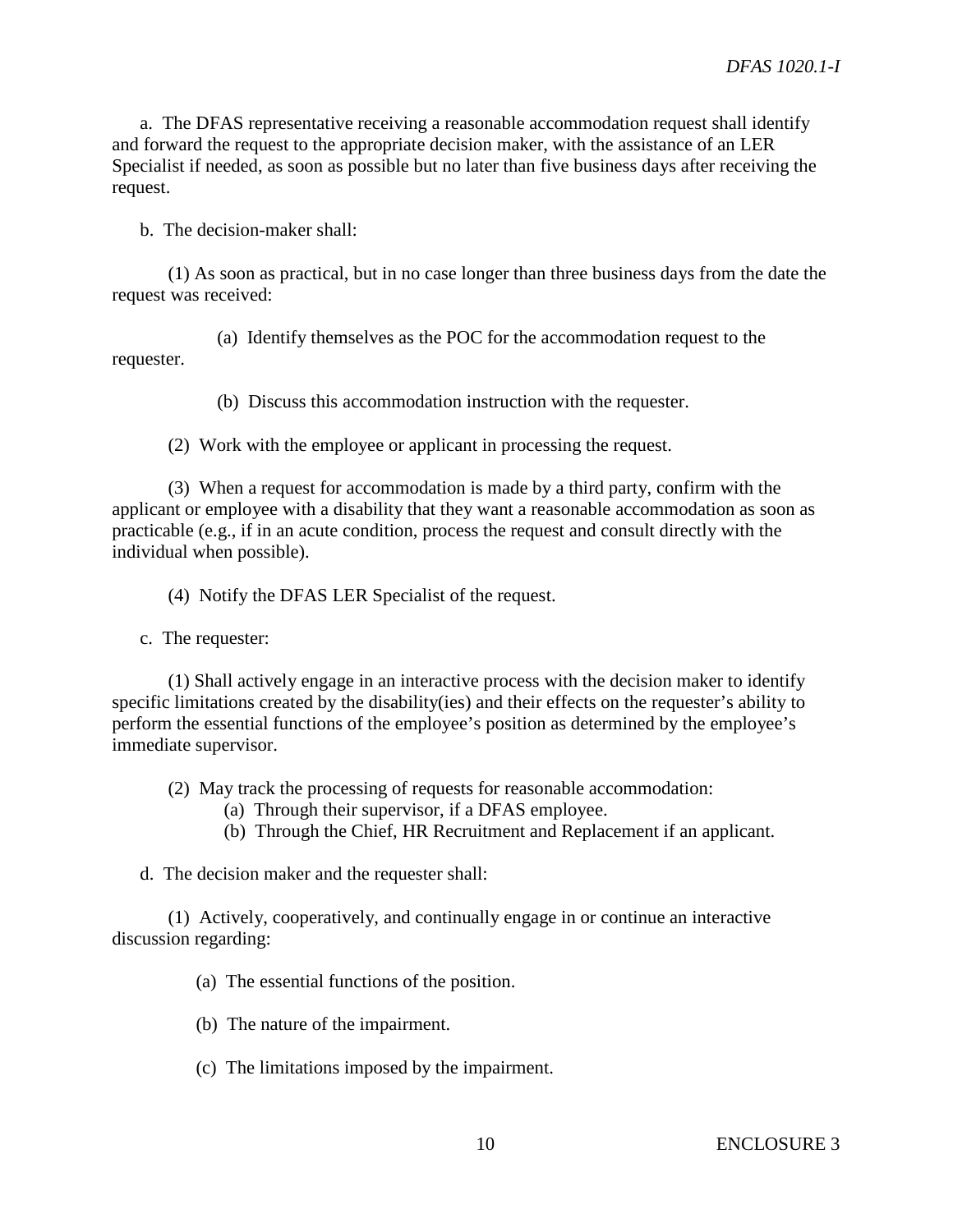(d) The effect of those limitations on the ability to perform the essential functions of the position.

> (e) Options for accommodation. Consult Appendix 1 to this Enclosure and the LER Specialist, and consider a range of possible types of accommodations, including but not limited to:

i. Making physical modifications to the workplace.

ii. Acquiring equipment or adaptive devices.

iii. Modifying existing equipment.

iv. Modifying policies.

v. Restructuring a job (while maintaining the essential job functions).

vi. Granting part-time work.

vii. Modifying a work schedule.

viii. Providing sign language interpreters, readers, or personal assistants. See Appendix 2 to Enclosure 3.

ix. Granting leave (use of accrued paid leave, or permitting unpaid leave).

x. Permitting telework. See DFAS 1442.1-I, Telework and Remote Work Programs.

xi. Personal Assistance Services. See Appendix 3.

(2) Continue the interactive discussion even after an initial accommodation has been granted or denied in an ongoing effort to identify the most effective reasonable accommodation available.

a. The decision maker shall:

(1) Where an individual requests a particular accommodation that is not effective, would pose an undue hardship, or is otherwise not legally required (e.g., removing an essential job function), continue the interactive process with the requester by exploring alternatives, including researching the sources in the Appendix 1 to this Enclosure and discussing with the LER Specialist.

(2) Consider reassignment to an existing vacant position as the accommodation of last resort, only if no other accommodations are available (without causing undue hardship) to enable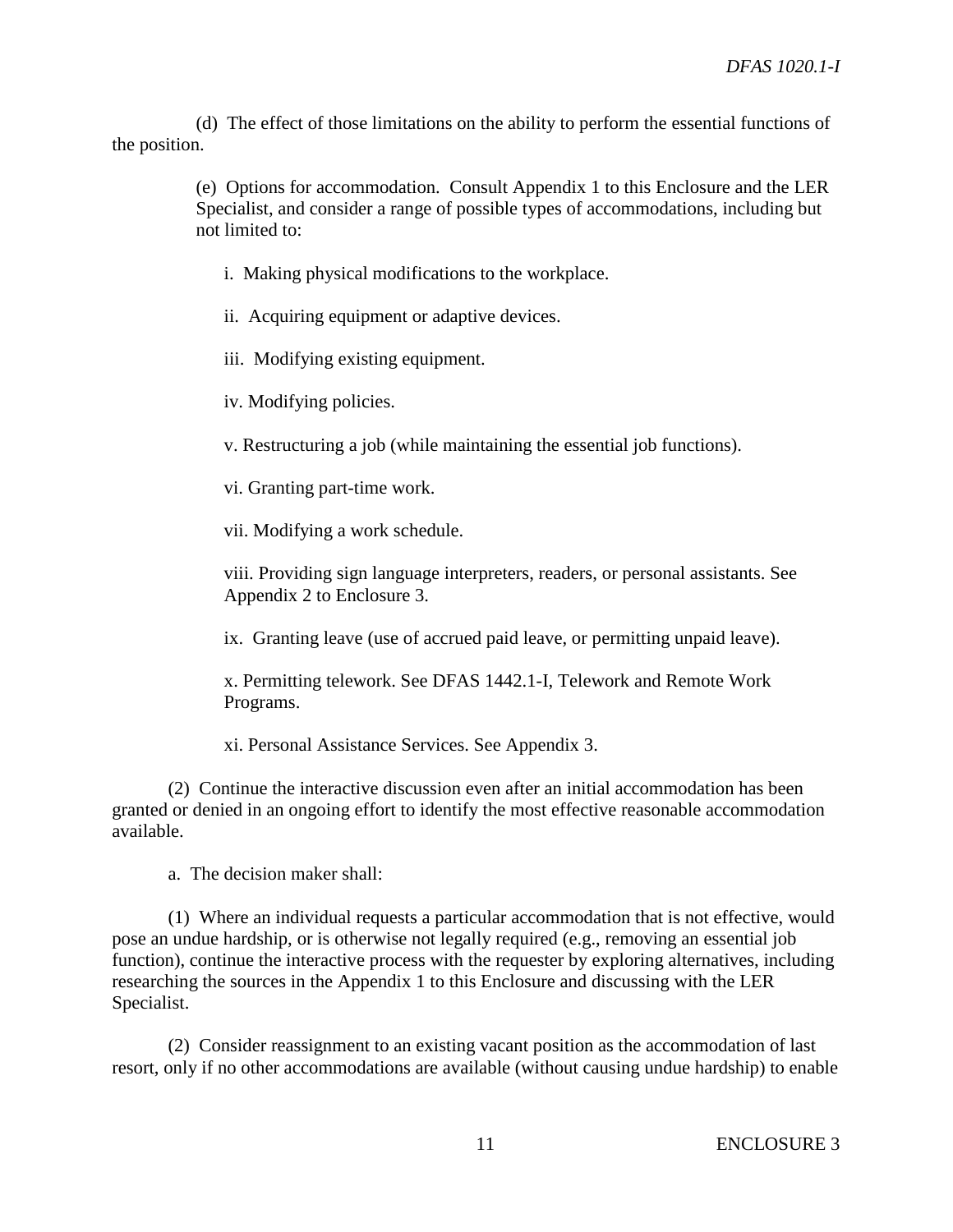the individual to perform their current job. If considering reassignment, the decision maker shall:

(a) Consider reassignment to a vacant funded position for which the employee is qualified. The employee is qualified if the employee (1) satisfies the requisite skill, experience, education, and other job-related requirements of the position, and (2) can perform the essential functions of the position with or without reasonable accommodation. If the employee is qualified for the position, the employee should be reassigned to the job as a reasonable accommodation without competing for it.

(b) Coordinate with both HR and the requester to identify vacant funded positions for which the employee is qualified, with or without reasonable accommodation.

(c) Consider reassignment to a vacant funded position outside of the employee's commuting area if the employee is willing to relocate. As with other reassignments not required by management, DFAS may not pay for the employee's relocation costs.

(d) Be aware that DFAS is not required to create a position or make a temporary position permanent as an accommodation, nor is it required to place a worker in a higher-graded position in an effort to satisfy a reasonable accommodation request.

f. The Chief, HR Recruitment and Placement shall use the Placement Assistance List (PAL) to assist the LER Specialist in identifying potential positions for placing qualified disabled individuals for whom reassignment is a reasonable accommodation.

g. The decision maker shall continue the interactive process with the requester until either a reasonable accommodation is found or the decision maker determines no accommodation is available.

## 4. REQUESTING MEDICAL DOCUMENTATION.

a. If a decision maker believes medical information is necessary to evaluate a request for reasonable accommodation:

(1) The decision maker, within three (3) business days of receiving the request, should:

(a) In consultation with the LER Specialist, determine whether medical information is needed.

 (b) Request that the requester provide documentation or information from a qualified health care professional that is sufficient to substantiate:

1. The nature, severity, and duration of the individual's impairment.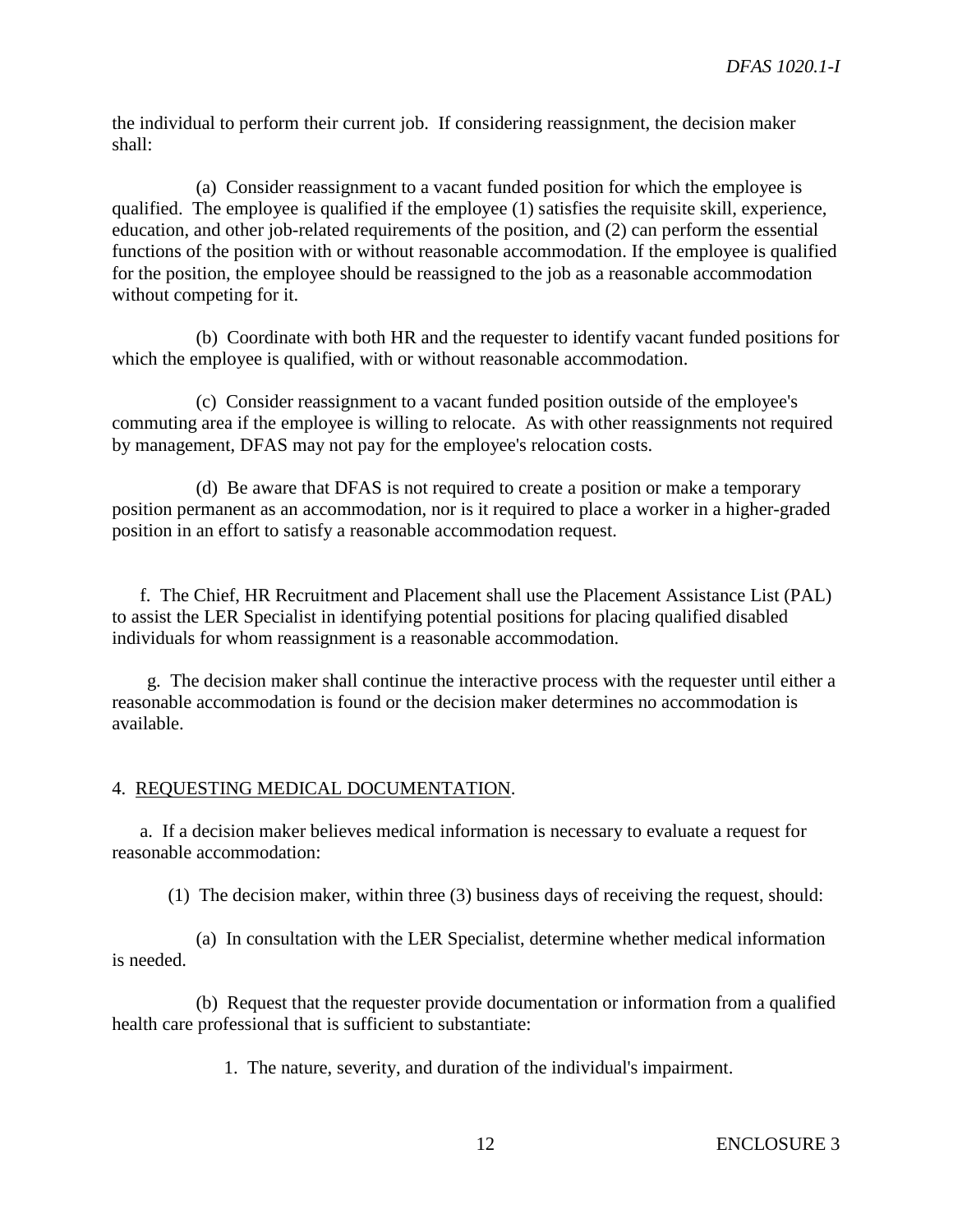2. The activity or activities that the impairment limits, both at work and outside of work.

3. The extent to which the impairment limits the individual's ability to perform the activity or activities.

4. Why the requester requires reasonable accommodation or the particular reasonable accommodation requested, as well as how the reasonable accommodation will assist the individual to apply for a job, perform the essential functions of the job, or enjoy a benefit of the workplace.

(c) Include in the request the nature of the job, the essential functions the individual is expected to perform, and any other relevant information.

(d) A decision maker shall not ask for documentation unrelated to the request for reasonable accommodation.

(2) The decision maker shall work with the LER Specialist in seeking additional guidance or advice regarding appropriate medical information. In some cases, the requester will supply medical information directly to the decision maker without being asked. In these cases, the decision maker shall consider such documentation, and if additional information is needed, the decision maker will work with the LER Specialist, as set forth in this section.

b. Requesters should provide the requested documentation or information within a reasonable period of time, generally not more than 15 calendar days from the date of the request for medical documentation. If, despite the good faith effort of the requester to obtain this information, more time is needed, the decision maker may grant additional time, generally not more than an additional 15 calendar days, upon the requester's specific request. Requesters should maintain a copy of the information provided to the requesting decision maker. The decision maker should notify the requester when the additional medical document is due.

c. If applicable, once the medical information is received, the decision maker shall evaluate the information, in consultation with the LER Specialist. If necessary, the LER Specialist may also consult with a medical expert of DFAS' choice, at the agency's expense.

d. If the information provided by the health professional or the requester is insufficient to enable the decision maker to determine whether an accommodation is appropriate, the decision maker may ask for supplemental information and should review with the LER Specialist first. The decision maker shall explain to the requester, in specific terms:

(1) Why the information provided is insufficient.

(2) What additional information is needed.

(3) Why the additional information is necessary for a determination on the reasonable accommodation request(s).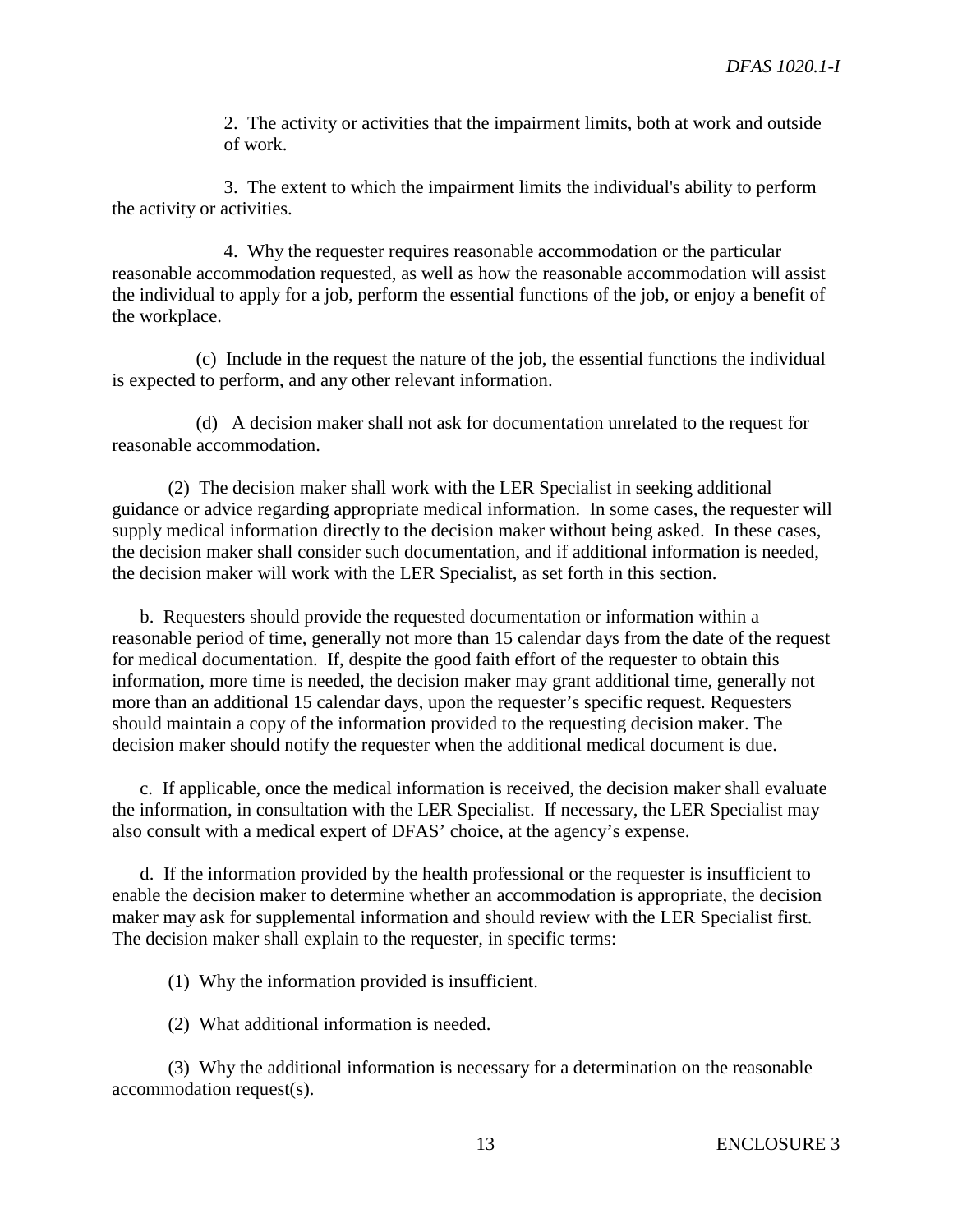e. A decision maker shall not seek any medical information when the disability and need for accommodation is obvious or otherwise already known to the decision maker.

f. The decision maker shall explain to the requester that the failure to provide the necessary documentation or information where it has been properly requested could result in the denial of a reasonable accommodation. The requester may agree to sign a limited release that will allow the decision maker to contact the requester's health care professional to seek supplemental documentation or information.

g. If, after a reasonable period of time, generally not more than 15 days after the date the employee receives a request for medical documentation, there is still not sufficient information to demonstrate that the individual has a disability and needs a reasonable accommodation, the decision maker will make a decision based on the available information.

## 5. GRANTING OR DENYING THE REQUEST.

a. If the decision maker determines that a reasonable accommodation will be provided, that decision should be communicated to the requester as soon as possible, but generally not more than three (3) business days after making the decision.

b. If agency resources are required to provide the reasonable accommodation, the decision maker shall coordinate with the Site Support Director, the government purchase card holder, and any others needed to support the purchase, specifically identifying the requirement as a reasonable accommodation.

c. DFAS employees who are part of the funding approval or purchase process for any requirement identified as a reasonable accommodation:

(1) Shall confirm that the decision maker requesting the purchase is a supervisor.

(2) May verify the purchase is for a reasonable accommodation by emailing [dfas.indianapolis-in.zhs.list.reasonable-accommodation@mail.mil.](mailto:dfas.indianapolis-in.zhs.list.reasonable-accommodation@mail.mil)

(3) Shall approve funding for or make the purchase, even if the purchase might otherwise appear to be inappropriate (e.g. for personal equipment).

d. If the accommodation cannot be provided immediately, the decision maker shall inform the requester in writing of the projected time frame for providing the accommodation.

e. Before denying a request for reasonable accommodation based on cost, decision makers must consider all resources available to the agency as a whole, excluding those designated by statute for a specific purpose that does not include reasonable accommodations.

f. When the decision maker determines a request for reasonable accommodation will be denied, the decision maker shall: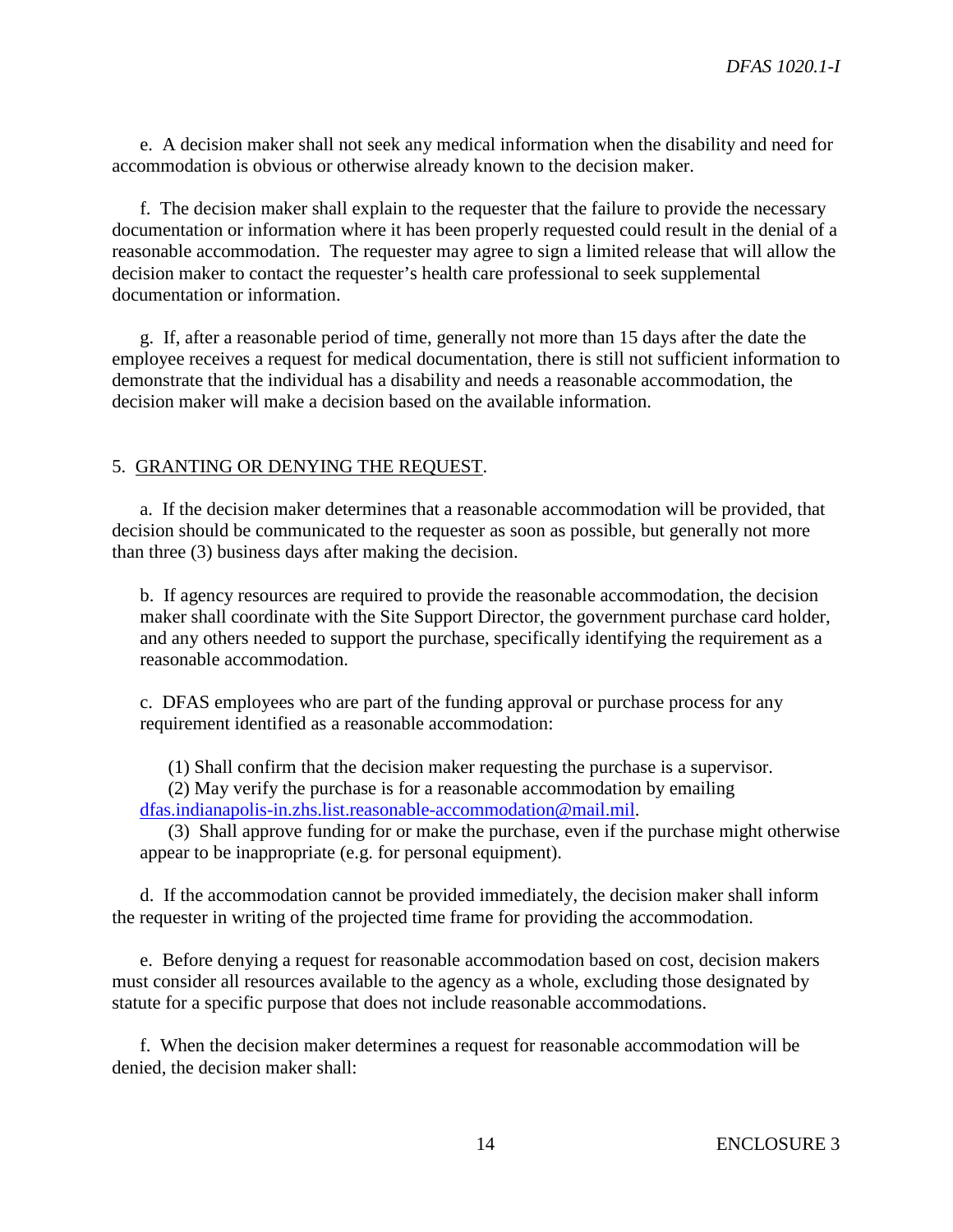(1) Fill out the DFAS Form 9033, "Denial of Reasonable Accommodation Request" and submit it electronically to the LER Specialist.

(2) Indicate one of the following reasons for denial:

(a) The requested accommodation would not be effective. The DFAS Form 9033 must include specific reasons why the decision maker believes the requested accommodation would not be effective.

(b) Providing the requested accommodation would result in undue hardship to DFAS. When evaluating budgetary or administrative concerns to determine if undue hardship exists, the decision maker will use the standards enunciated in Part 1614 of Title 29, CFR; Part 1630 of Title 29, CFR; and in the "Enforcement Guidance on Reasonable Accommodation and Undue Hardship Under the Americans with Disabilities Act." Before reaching this determination, the decision maker must have explored whether other effective accommodations exist which would not impose undue hardship and therefore can be provided.

(c) Medical documentation is inadequate to establish that the requester has a disability and/or needs a reasonable accommodation. Reference Section 4.e.

(d) The requested accommodation would require the removal of an essential function of the job.

(e) The requested accommodation would require the lowering of a performance or production standard.

(3) Include an explanation supporting the reason for denial.

(4) If the decision maker offers an alternative accommodation, include the reasons the decision maker believes the offered accommodation will be effective.

(5) Send to the LER Specialist.

g. The LER Specialist shall:

(1) Upon receiving a proposed denial of reasonable accommodation, review the DFAS Form 9033.

(2) Advise the decision-maker on whether the proposed denial is sufficiently supported.

 (3) If the decision-maker still intends to deny the request, and the reason for the denial is for one of the reasons in Section 5.F. (2) (a), (b), (d), or (e), send to OGC for legal review.

h. OGC Counsel shall upon receiving a proposed denial of reasonable accommodation, opine on the proposed denial, advising the LER Specialist and the decision-maker as warranted.

i. The LER Specialist shall provide the decision-maker with options in accordance with OGC's advise.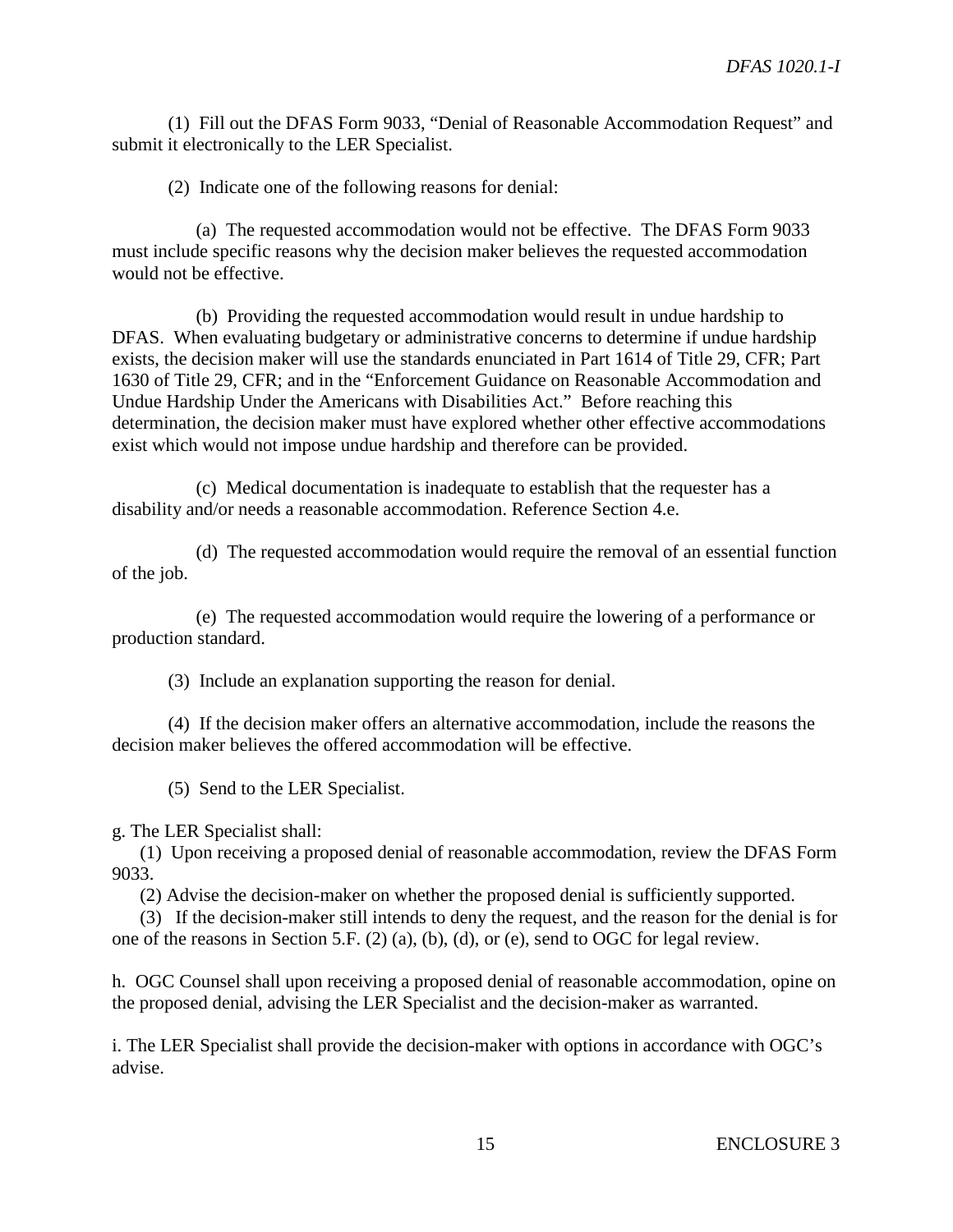j. If the decision-maker proceeds with denial, they shall provide the DFAS Form 9033 to the requester, in an accessible format when requested, which informs the individual that:

(1) An individual dissatisfied with the decision on the request for reasonable accommodation may request that his/her second line supervisor reconsider the decision. The individual must make the request for reconsideration within 10 business days of receiving the DFAS Form 9033.

(2) A request for reconsideration will not extend the time limits for initiating an EEO complaint, administrative, or collective bargaining claims. The right to file an Equal Employment Opportunity (EEO) complaint is done by contacting the EEO Complaints Manager in the OEOP, Central Complaints Processing Center within 45 days from the date of receipt of the written notice of denial, regardless of whether the requestor requests reconsideration by his/her second line supervisor.

(3) Possible rights to pursue a grievance by filing a written grievance in accordance with the provisions of an applicable collective bargaining agreement.

k. Within 10 calendar days of a decision on a request for reasonable accommodation, the decision maker will complete and electronically submit the DFAS Form 9034, "Reasonable Accommodation Information Reporting," to the LER Specialist.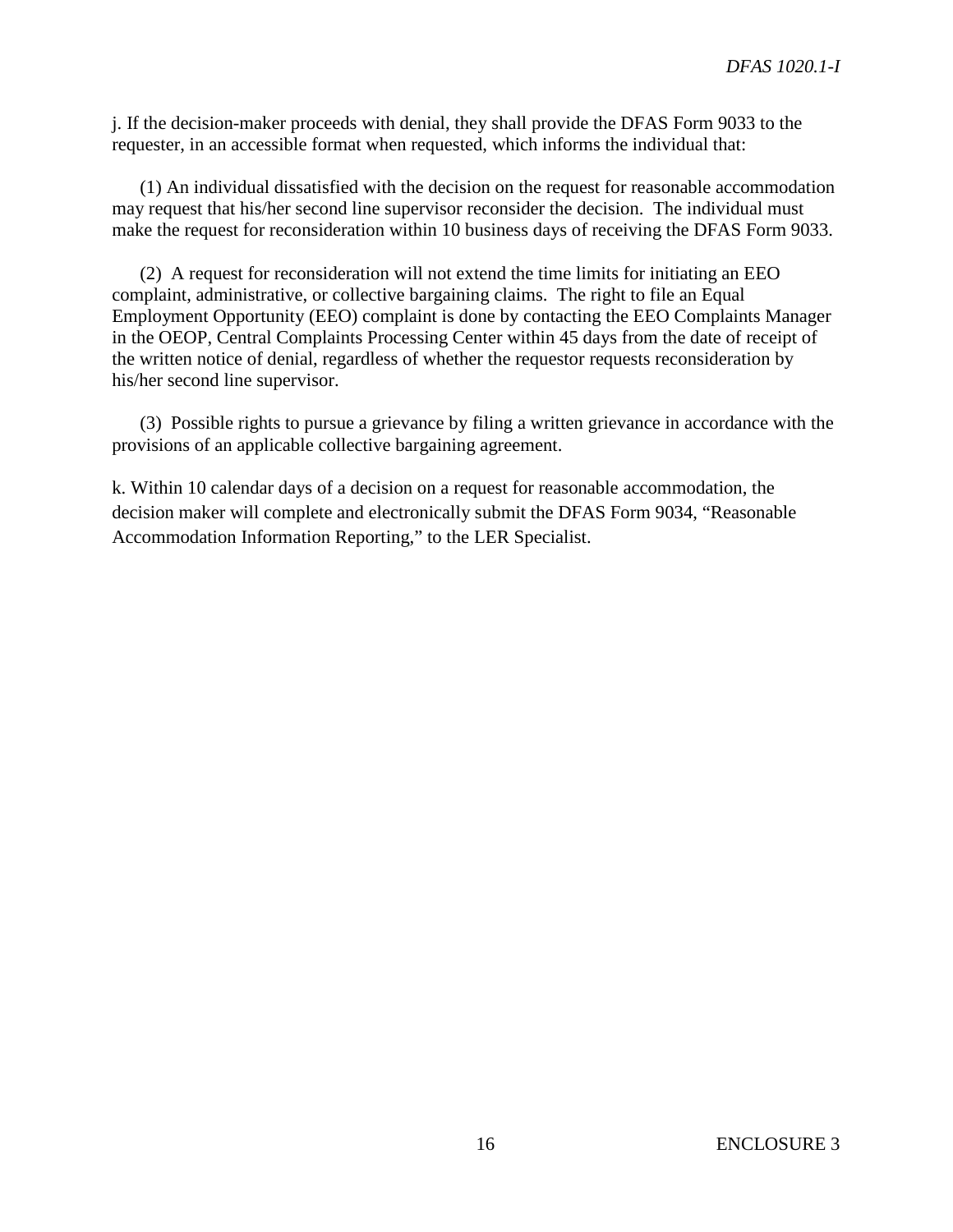## ENCLOSURE 4

## PROCEDURES FOR CONFIDENTIALITY AND REPORTING CONFIDENTIALITY.

#### 1. Maintaining Records:

a. Privacy Act protected information includes all medical information, including information about functional limitations and reasonable accommodation needs or requests.

b. The LER Specialist shall maintain a copy of all DFAS forms associated with processing the request for accommodation for the duration of the employee's tenure with DFAS or a minimum of three years.

c. The LER Specialist shall maintain agency records to include details about each request for reasonable accommodation. These records will be made available to the EEOC upon the EEOC's request. Records will include, at a minimum the following:

- (1) The specific accommodation requested, if any;
- (2) The job (occupational series, grade level, and agency component) sought by the requesting applicant or held by the requesting employee;
- (3) Whether the accommodation was needed to apply for the job, perform the essential functions of a job, or enjoy the benefits and privileges of employment;
- (4) Whether the request was granted (which may include an accommodation different from the one requested) or denied;
- (5) The identity of the deciding official;
- (6) If denied, the basis for such denial; and;
- (7) The number of days taken to process the request.

d. All DFAS personnel shall ensure that Privacy Act protected information, including medical information, is maintained in accordance with Section 522a of Title 5, U.S.C., also known as the Privacy Act of 1974, and the requirements of Part 1611 of Title 29, CFR.

e. HR shall not include information regarding a request for reasonable accommodation in the individual's Electronic Official Personnel File (eOPF).

f. Supervisors shall not include information regarding a request for reasonable accommodation in the supervisory file for the individual.

g. Decision makers shall maintain a separate file for each request for reasonable accommodation and will include the DFAS Form 9034.

2. Releasing Records: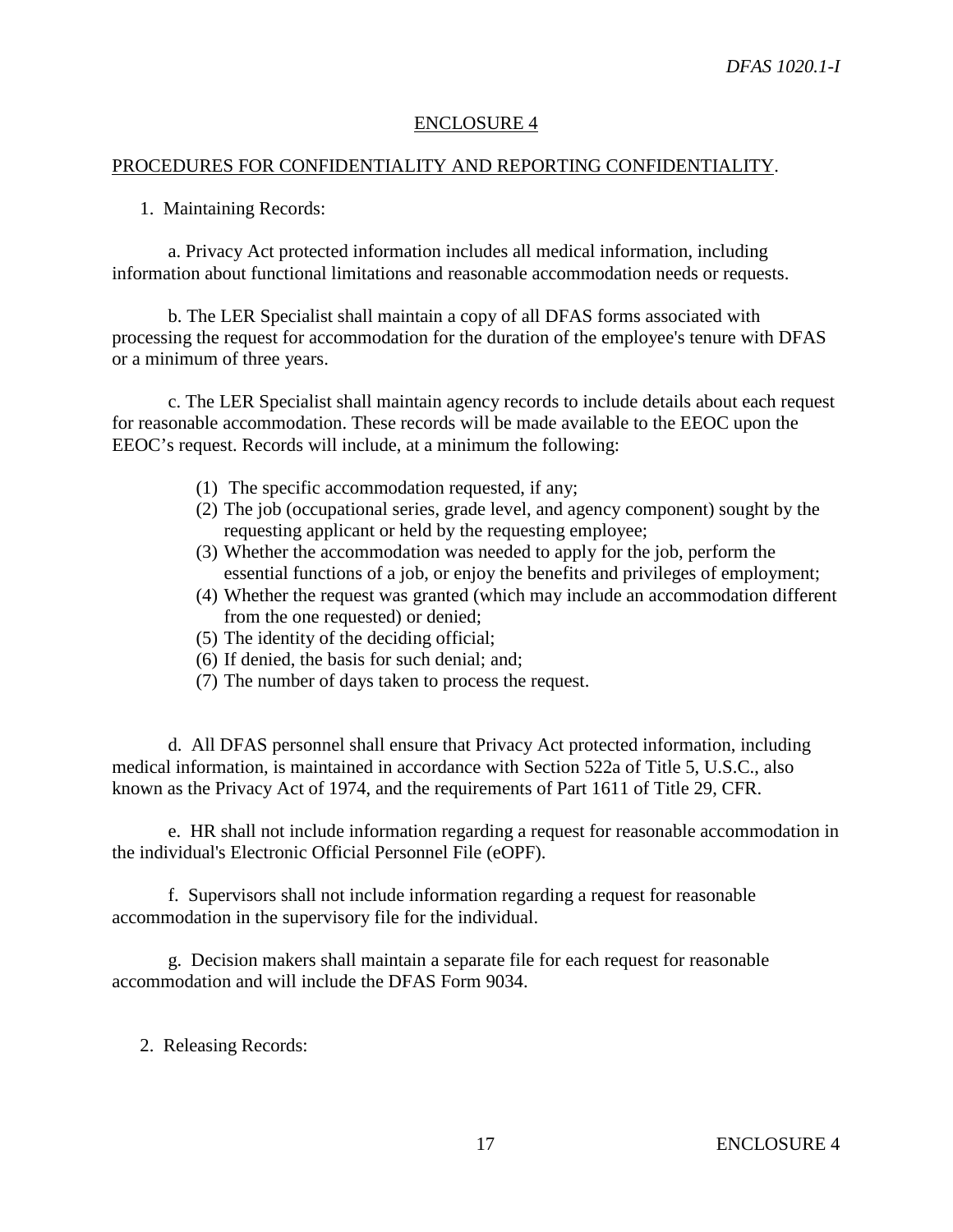a. Within DFAS: The decision maker or any other DFAS official with information pertaining to a request for reasonable accommodation may share that information with other DFAS officials only when those officials have a need to know the information.

b. Examples of DFAS employees with a possible need to know include:

(1) The Director, Site Support Office (SSO), in connection with requests for changes to a workstation may need to know an employee's functional limitations but will not need to know the employee's underlying condition.

(2) Gaining supervisors, in the case of a reassignment of an employee with a continuing need for a reasonable accommodation.

(3) First aid and safety personnel when appropriate, if the disability might require emergency treatment.

(4) The DPM when necessary to comply with reporting requirements.

(5) LER Specialists to consult with and advise decision makers on DFAS Reasonable Accommodation requirements, procedures, and their respective responsibilities.

3. During an EEO Investigation:

a. Any DFAS employee who receives a request for information from the DFAS OEOP in connection with a request for reasonable accommodation shall provide the requested information.

b. DFAS employees who receive requests for information directly from an EEO investigator pertaining to a request for reasonable accommodation shall cooperate and share that information with investigator. If the DFAS employee has not received notice of the existence of an EEO investigation, the employee shall confirm with OEOP prior to release.

4. External to DFAS:

a. Any DFAS employee who receives a request for information pursuant to Section 7114(b)(4) of Title 5, United States Code, from any labor organization (union) representing DFAS employees in connection with any request for reasonable accommodation, shall forward the request as quickly as possible to the labor relations team in DFAS LER Operations for processing.

b. Any DFAS employee who receives a request for information in connection with a request for reasonable accommodation from a source outside DFAS, other than in (3) or (4)(a) above, shall forward the request to the DFAS Freedom of Information Act/Privacy Act Office for processing.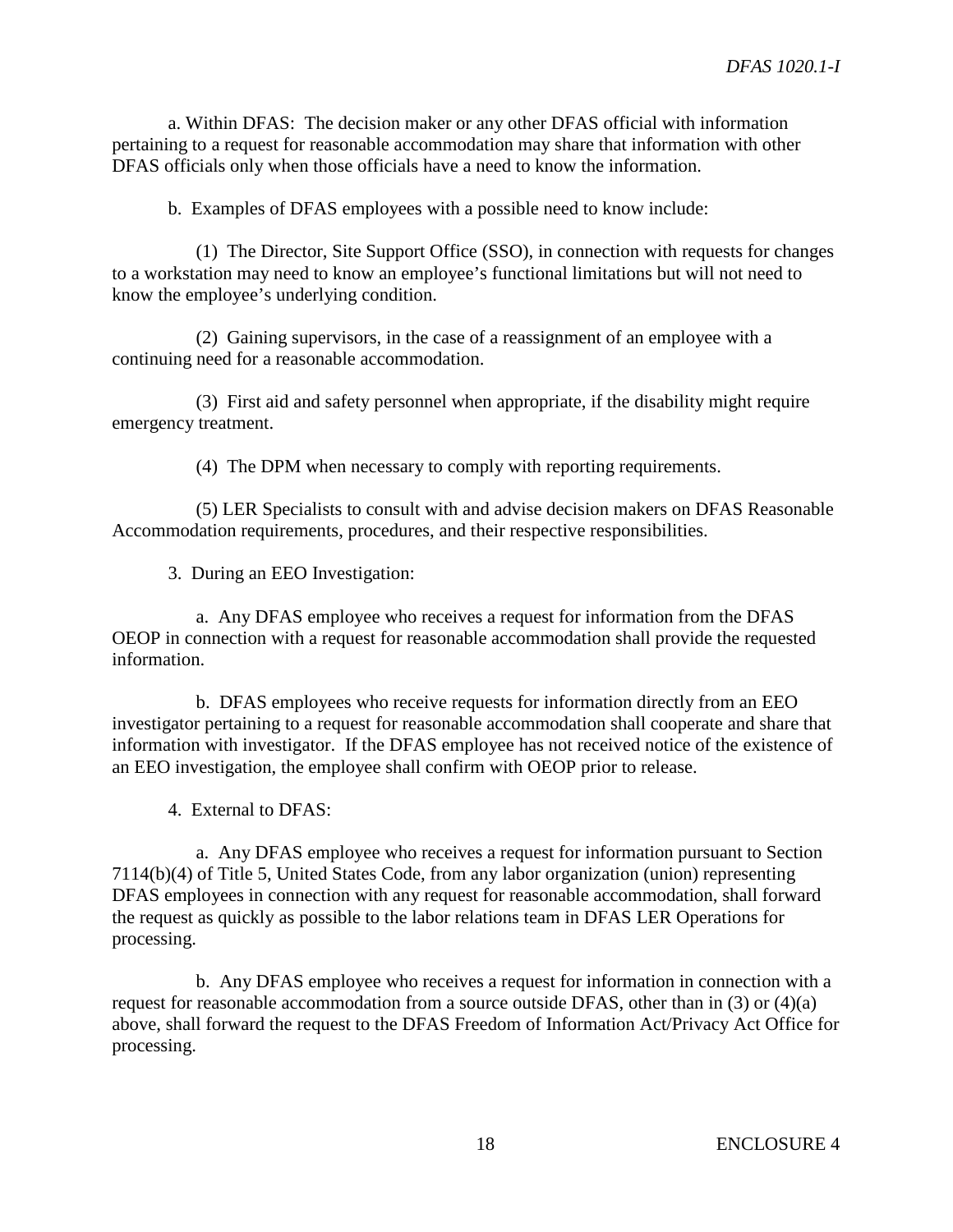c. Any DFAS employee disclosing information in accordance with this paragraph must inform the recipients of the information, in writing, about the confidentiality requirements that are attached to the information.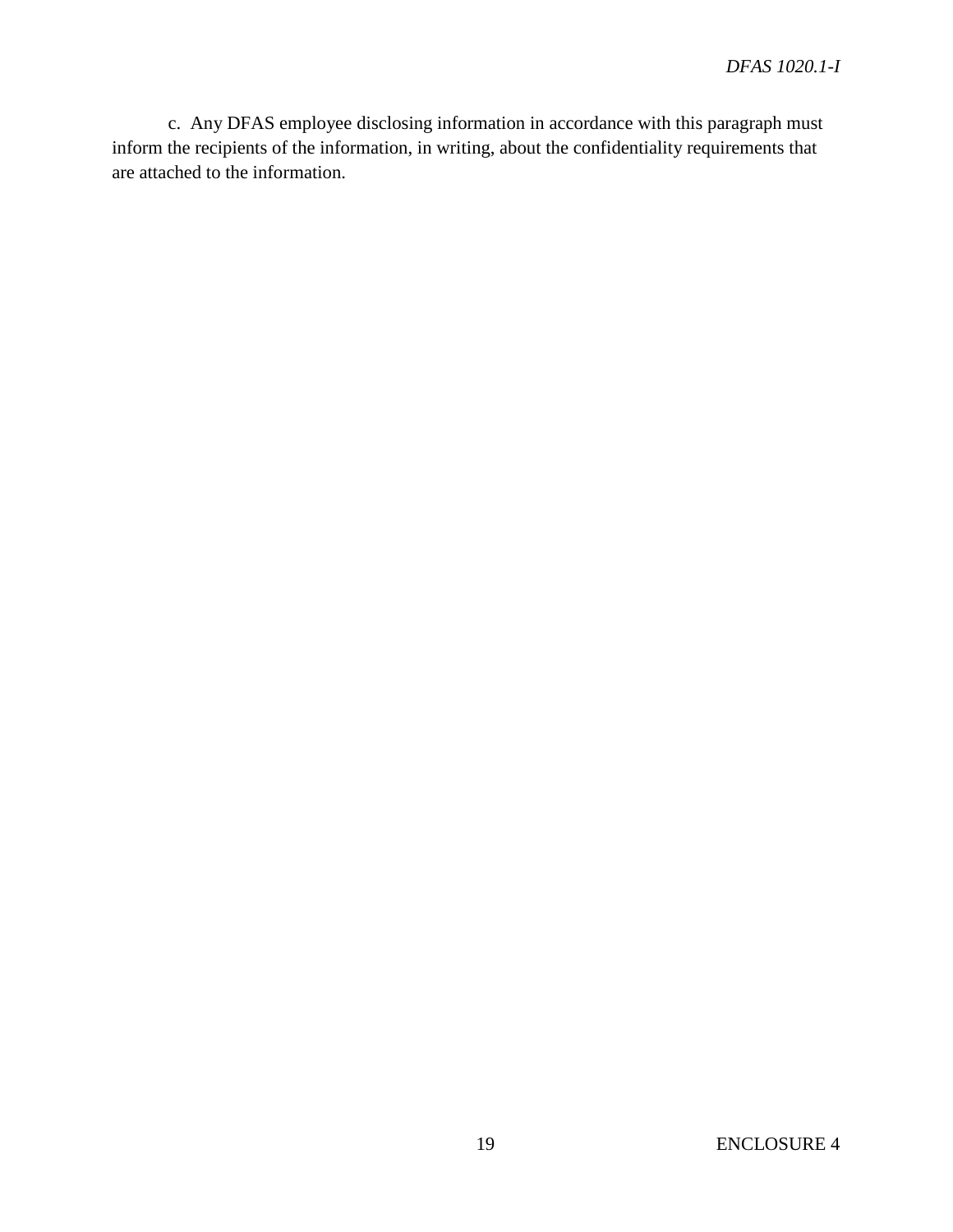## APPENDIX 1 TO ENCLOSURE 3

## RESOURCES

## **Computer/Electronic Accommodations Program (CAP)**

Provides Assistive Technology to DFAS employees with disabilities funded through the Department of Defense at no charge to DoD. <https://www.cap.mil/>

## **Easterseals**

Easterseals is the nation's leading provider of services and support for children and adults living with Autism Spectrum Disorder (ASD). <https://www.easterseals.com/>

## **Job Accommodation Network (JAN)**

A resource to get information on accommodation in the workplace, information on assistive technology or accessibility, and cost of an accommodation. <https://askjan.org/>

## **Vocational Rehabilitation**

A resource to gather information on recruiting and hiring disabled veterans.

Cleveland: [https://ood.ohio.gov/wps/portal/gov/ood/individuals-with-disabilities/find-us/area](https://ood.ohio.gov/wps/portal/gov/ood/individuals-with-disabilities/find-us/area-managers/northeast-area-manager)[managers/northeast-area-manager](https://ood.ohio.gov/wps/portal/gov/ood/individuals-with-disabilities/find-us/area-managers/northeast-area-manager)

Columbus: [https://ood.ohio.gov/wps/portal/gov/ood/individuals-with-disabilities/find-us/area](https://ood.ohio.gov/wps/portal/gov/ood/individuals-with-disabilities/find-us/area-managers/southeast-area-manager)[managers/southeast-area-manager](https://ood.ohio.gov/wps/portal/gov/ood/individuals-with-disabilities/find-us/area-managers/southeast-area-manager)

Indianapolis: [https://www.in.gov/fssa/ddrs/rehabilitation-employment/vocational-rehabilitation](https://www.in.gov/fssa/ddrs/rehabilitation-employment/vocational-rehabilitation-employment/)[employment/](https://www.in.gov/fssa/ddrs/rehabilitation-employment/vocational-rehabilitation-employment/)

Limestone:<https://www.maine.gov/rehab/offices.shtml>

Rome:<http://www.acces.nysed.gov/vr/district-offices>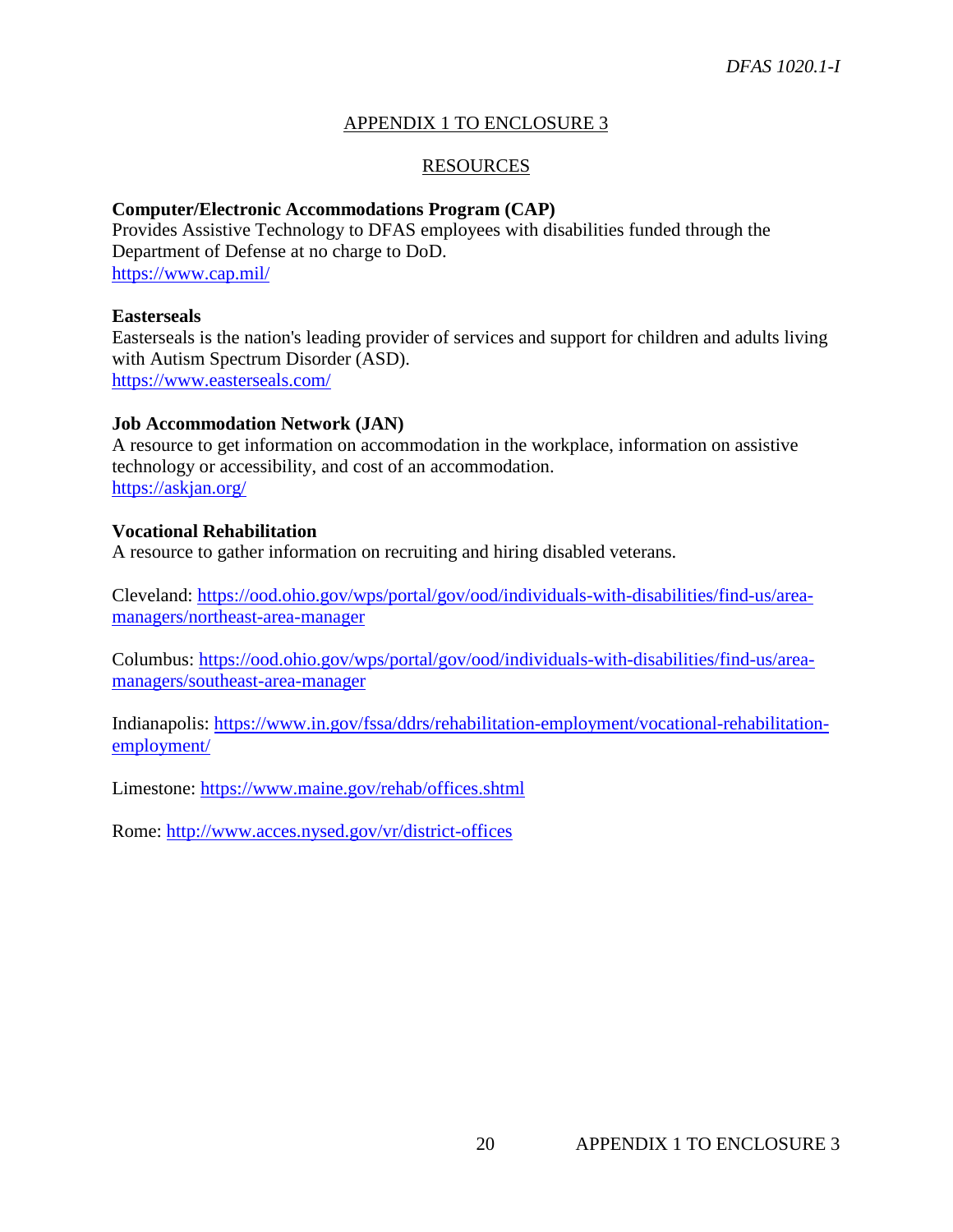## APPENDIX 2 TO ENCLOSURE 3

#### PROCEDURES FOR REQUESTING SIGN LANGUAGE INTERPRETING SERVICES

1. REQUESTING SIGN LANGUAGE INTERPRETING SERVICES. The requester (the employee who needs a sign language interpreter, the supervisor, or an individual who made the request on behalf of the individual with the disability) shall start the process by making an oral or written request for a reasonable accommodation, in this instance, a request for sign language interpreter services.

a. In most circumstances, it is the supervisor's responsibility to request an interpreter for an employee with whom they had a prior interactive dialogue discussion about their needs. For example, if there is a reoccurring staff meeting and the employee needs an interpreter, the supervisor can request an interpreter for the employee for all the upcoming staff meetings. An employee who is organizing a meeting outside of their chain of command must submit a request for a sign language interpreter.

b. Requests for sign language interpreter services for events lasting 24 hours or less should be made at least five (5) business days prior to the event date.

c. Requests for sign language interpreter services for events lasting longer than one (1) day should be submitted at least two (2) weeks prior to the scheduled event date.

d. Tentative requests for sign language interpreter services cannot be supported.

#### 2. PROCESSING THE REQUEST.

a. The event planner or responsible management official (decision maker) receiving the request shall ascertain the need for reasonable accommodation and request such through the SSO, unless it creates an undue hardship on the agency. For severely hard of hearing or deaf employees who can sign, reasonable accommodation, at a minimum, requires providing an interpreter for safety talks; discussions on work procedures, policies or assignments; and for every disciplinary action so that the employee can understand what is occurring at any and every stage of employment, whether or not an interpreter is requested.

b. The decision maker shall arrange for logistical support required to host the sign language interpreter (e.g., access to the facility, etc.).

c. The SSO shall confirm the receipt of all requests by email within 24 hours. The Director, SSO, will also provide the name(s) of the sign language interpreter(s) to the requester as soon as they are identified by the service provider.

(1) Extenuating circumstances may occasionally delay the consideration or provision of a reasonable accommodation. In such circumstances, the Director, SSO, will notify the decision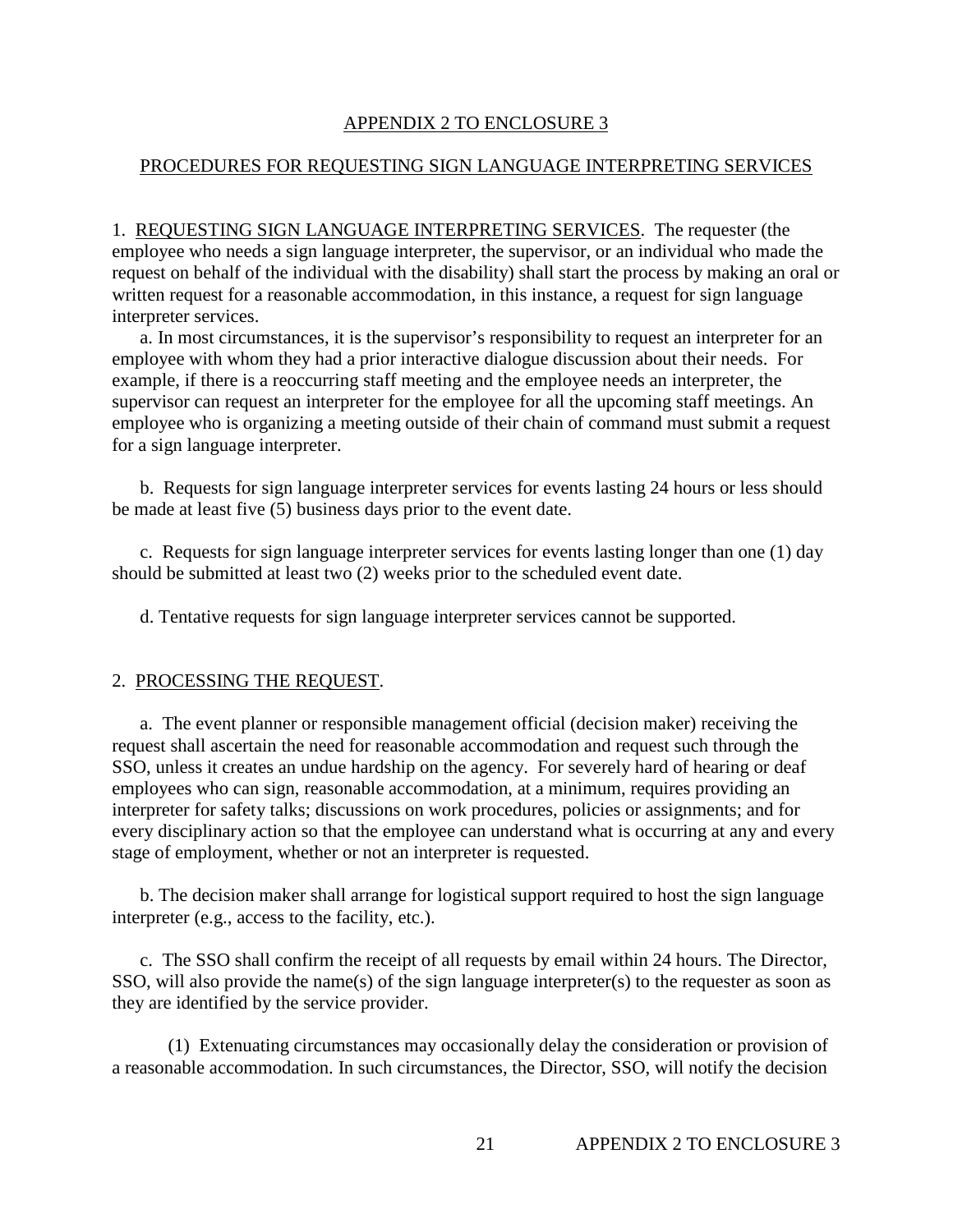maker of the reason for the delay and consider whether there are temporary measures that could be taken to assist the requester until a decision on the requested accommodation can be made.

(2) DFAS will make every effort to meet all interpreting requirements. However, occasionally assignments will be canceled for reasons beyond control of the SSO. In these circumstances, the Director, SSO, will contact the decision maker if the service is not available.

(3) Cancellations of interpreting assignments by the requester made less than two (2) business days before the scheduled event frequently result in DFAS incurring cancellation fees. Short-notice cancellations should be avoided if at all possible. The Director, SSO, will attempt to minimize the incurrence of cancellation fees through reassigning the contracted interpreters to other events/meetings where it is possible.

## 3. DENIALS OF REQUESTS FOR INTERPRETING SERVICES.

If a request is denied, the Director, SSO, shall inform the requester in writing of the denial and the specific reasons for it, in accordance with Enclosure 3 of this instruction.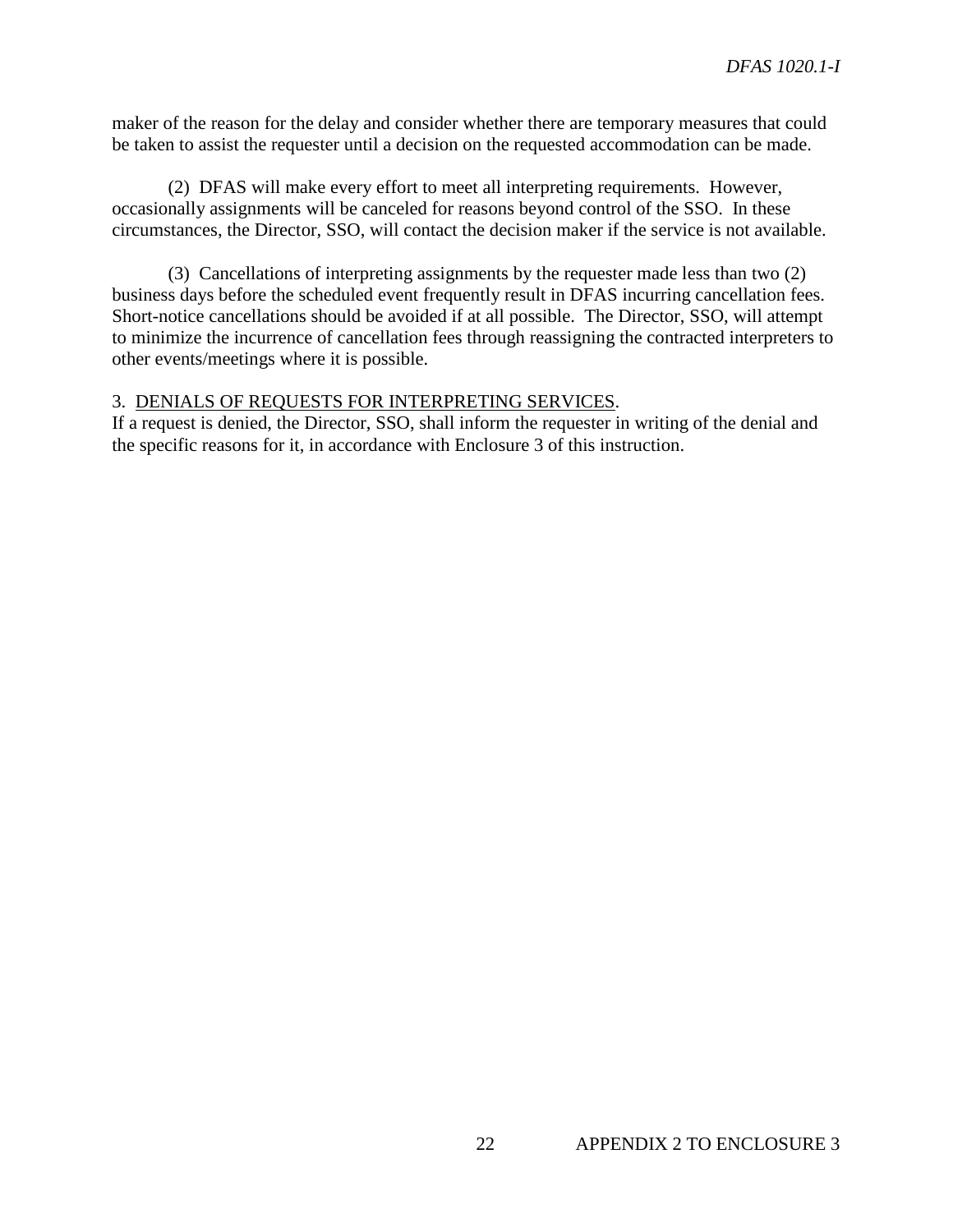## APPENDIX 3 TO ENCLOSURE 3

## PROCEDURES FOR REQUESTING PERSONAL ASSISTANCE SERVICES

The process for requesting personal assistance services, the process for determining whether such services are required, and the Agency's right to deny such requests when provision of the services would pose an undue hardship are the same as for reasonable accommodations outlined in Enclosure 3 of this Instruction. These services are only for individuals with targeted disabilities. Refer to the SF 256 regarding the definition of a targeted disability.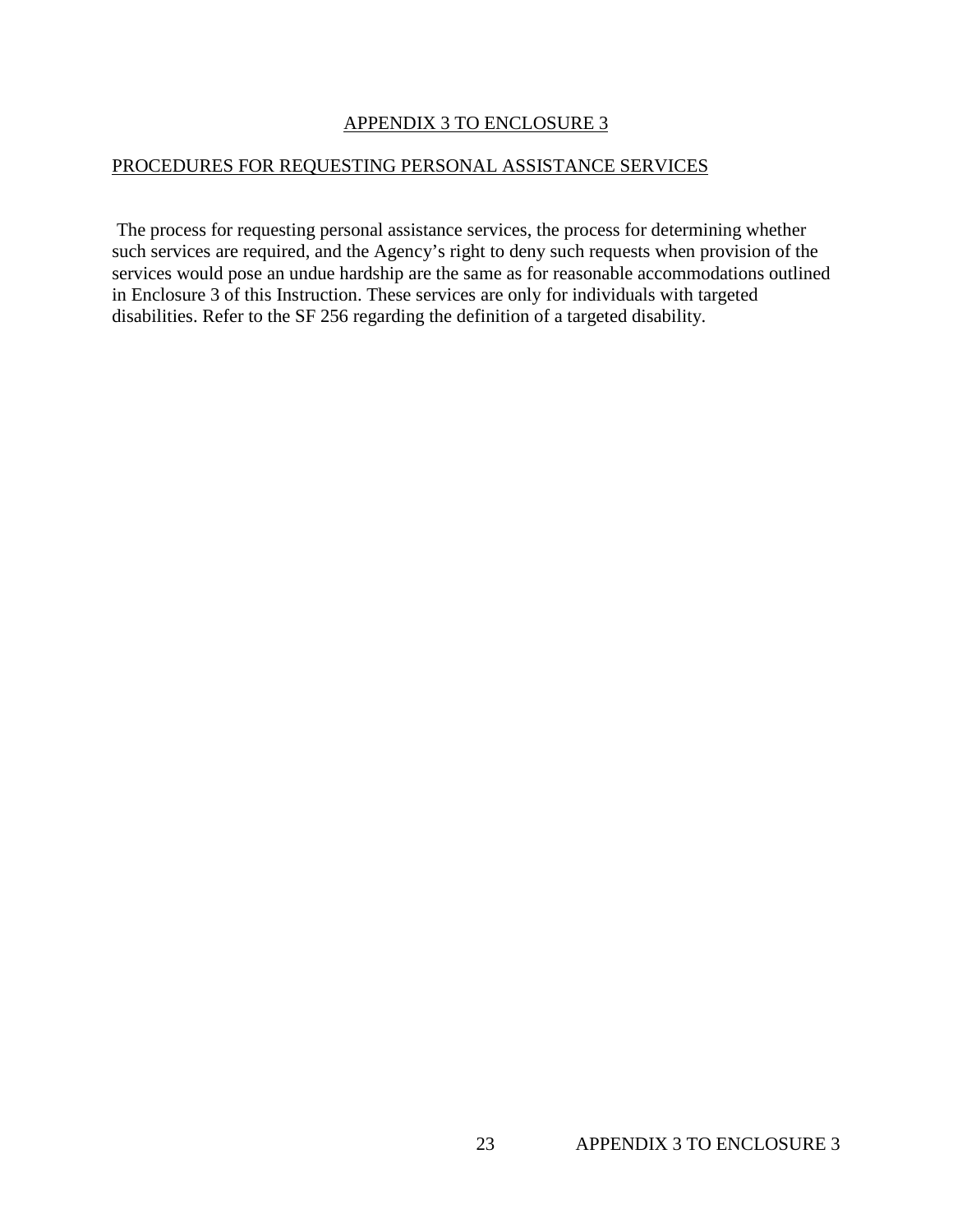## GLOSSARY

## PART I. ABBREVIATIONS AND ACRONYMS

- EEO Equal Employment Opportunity
- EEOC Equal Employment Opportunity Commission
- HR Human Resources
- LER Labor and Employee Relations
- OEOP Office of Equal Opportunity Programs
- PAL Placement Assistance List
- DPM Disability Program Manager
- SSO Site Support Office
- MER Management/Employee Relations

## PART II. DEFINITIONS

## Disability. As defined in 29 CFR 38.4.

- (1) A physical or mental impairment that substantially limits one or more major life activities of such individual;
- (2) A record of such an impairment;
- (3) Being regarded as having such an impairment.

#### (a) **Physical or mental impairment** means -

(1) Any physiological disorder or condition, cosmetic disfigurement, or anatomical loss affecting one or more body systems, such as neurological, musculoskeletal, special sense organs, respiratory (including speech organs), cardiovascular, reproductive, digestive, genitourinary, immune, circulatory, hemic, lymphatic, skin, and endocrine; or

(2) Any mental or psychological disorder, such as an intellectual disability (formerly termed "mental retardation"), organic brain syndrome, emotional or mental illness, and specific learning disabilities.

## (b) **Major life activities** -

(1) In general. Major life activities include, but are not limited to: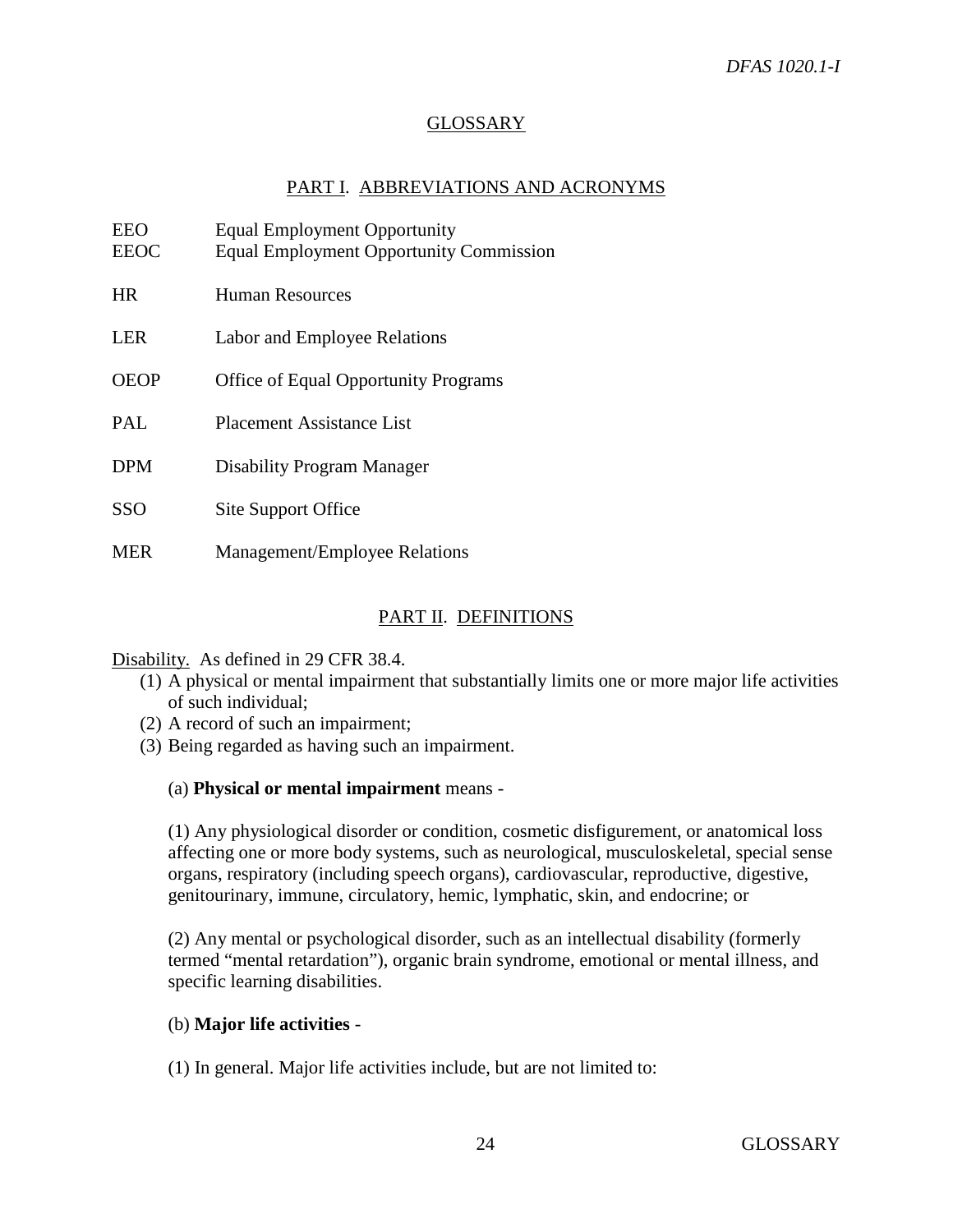(i) Caring for oneself, performing manual tasks, seeing, hearing, eating, sleeping, walking, standing, sitting, reaching, lifting, bending, speaking, breathing, learning, reading, concentrating, thinking, communicating, interacting with others, and working; and

(ii) The operation of a major bodily function, including functions of the immune system, special sense organs and skin; normal cell growth; and digestive, genitourinary, bowel, bladder, neurological, brain, respiratory, circulatory, cardiovascular, endocrine, hemic, lymphatic, musculoskeletal, and reproductive functions. The operation of a major bodily function includes the operation of an individual organ within a body system.

(2) In determining other examples of major life activities, the term "major" shall not be interpreted strictly to create a demanding standard for disability. Whether an activity is a "major life activity" is not determined by reference to whether it is of "central importance to daily life."

## (c) **Substantially limits** -

(1) Rules of construction. The following rules of construction apply when determining whether an impairment substantially limits an individual in a major life activity:

(i) The term "substantially limits" shall be construed broadly in favor of expansive coverage, to the maximum extent permitted by the terms of the ADA. "Substantially limits" is not meant to be a demanding standard.

(ii) An impairment is a disability within the meaning of this instruction if it substantially limits the ability of an individual to perform a major life activity as compared to most people in the general population. An impairment need not prevent, or significantly or severely restrict, the individual from performing a major life activity in order to be considered substantially limiting. Nonetheless, not every impairment will constitute a disability within the meaning of this section.

(iii) The threshold issue of whether an impairment "substantially limits" a major life activity should not demand extensive analysis.

(iv) The determination of whether an impairment substantially limits a major life activity requires an individualized assessment. However, in making this assessment, the term "substantially limits" shall be interpreted and applied to require a degree of functional limitation that is lower than the standard for "substantially limits" applied prior to the ADAAA.

(v) The comparison of an individual's performance of a major life activity to the performance of the same major life activity by most people in the general population usually will not require scientific, medical, or statistical analysis. Nothing in this paragraph is intended, however, to prohibit the presentation of scientific, medical, or statistical evidence to make such a comparison where appropriate.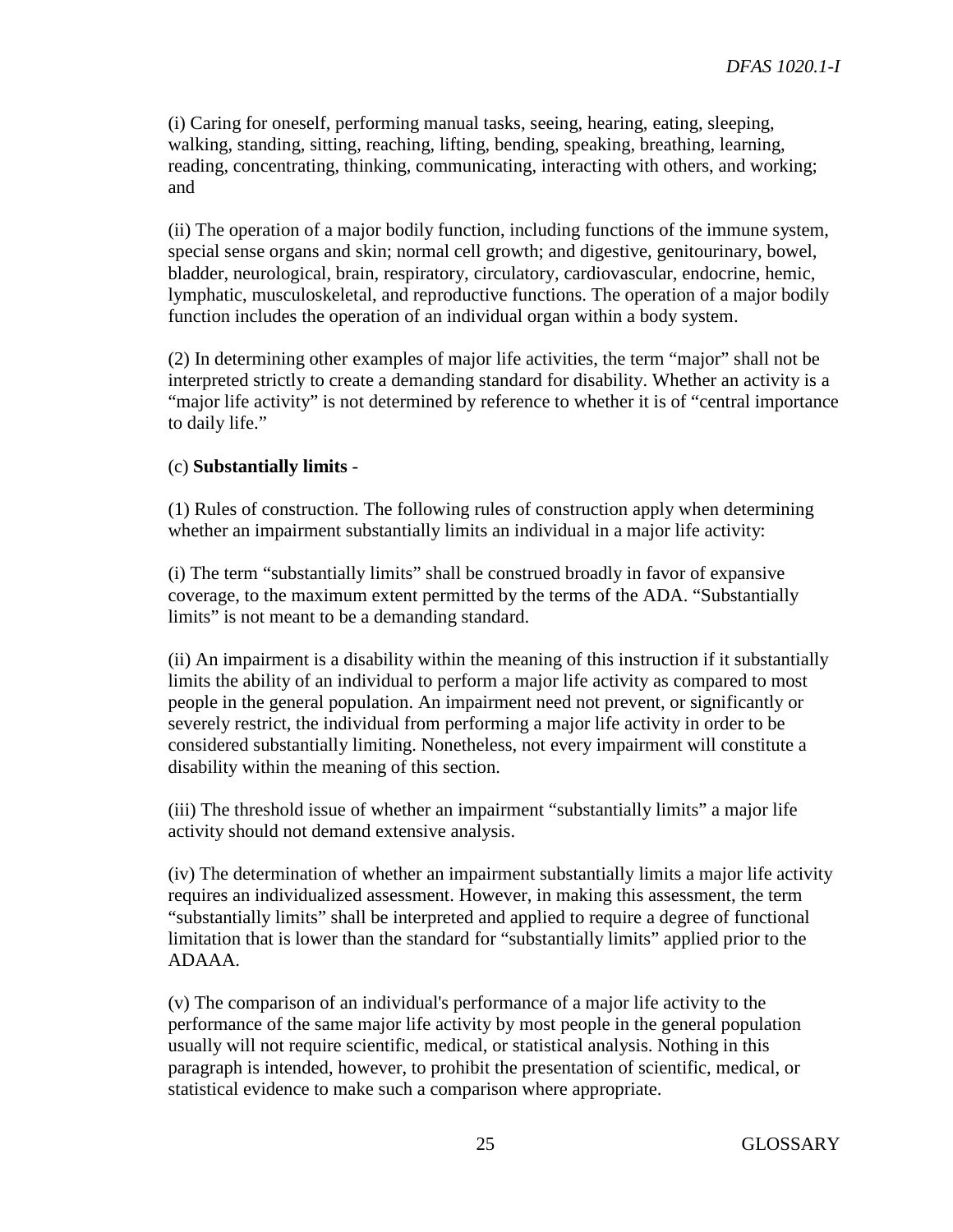(vi) The determination of whether an impairment substantially limits a major life activity shall be made without regard to the ameliorative effects of mitigating measures. However, the ameliorative effects of ordinary eyeglasses or contact lenses shall be considered in determining whether an impairment substantially limits a major life activity.

(vii) An impairment that is episodic or in remission is a disability if it would substantially limit a major life activity when active.

(viii) An impairment that substantially limits one major life activity need not substantially limit other major life activities in order to be considered a substantially limiting impairment.

Essential Functions. As defined in 29 CFR 1630. Those job duties so fundamental to the position the requester holds (or is applying for) that the requester cannot do the job without performing them. A function can be "essential" for any of several reasons, including but not limited to the following: the position exists specifically to perform that function; there are a limited number of other employees who could perform the function; or the function is specialized and the requester is/was hired based on the ability to perform it.

Qualified individual with a disability. As defined in 29 CFR 38.4. 1) With respect to employment, an individual who satisfies the requisite skill, experience, education, and other jobrelated requirements of the employment position such individual holds or desires, and who, with or without reasonable accommodation an perform the essential functions of such position;

(2) With respect to aid, benefits, services, or training, an individual who, with or without auxiliary aids and services, reasonable accommodations, and/or reasonable modifications in policies, practices and procedures, meets the essential eligibility requirements for the receipt of such aid, benefits, services, or training.

Reasonable Accommodation. As defined in 29 CFR 38.4. (i) Modifications or adjustments to an application/registration process that enables a qualified applicant/registrant with a disability to be considered for the aid, benefits, services, training, or employment that the qualified applicant/registrant desires; or (ii) Modifications or adjustments that enable a qualified individual with a disability to perform the essential functions of a job, or to receive aid, benefits, services, or training equal to that provided to qualified individuals without disabilities. These modifications or adjustments may be made to:

- a. The environment where work is performed or aid, benefits, services, or training are given; or
- b. The customary manner in which, or circumstances under which, a job is performed or aid, benefits, services, or training are given; or